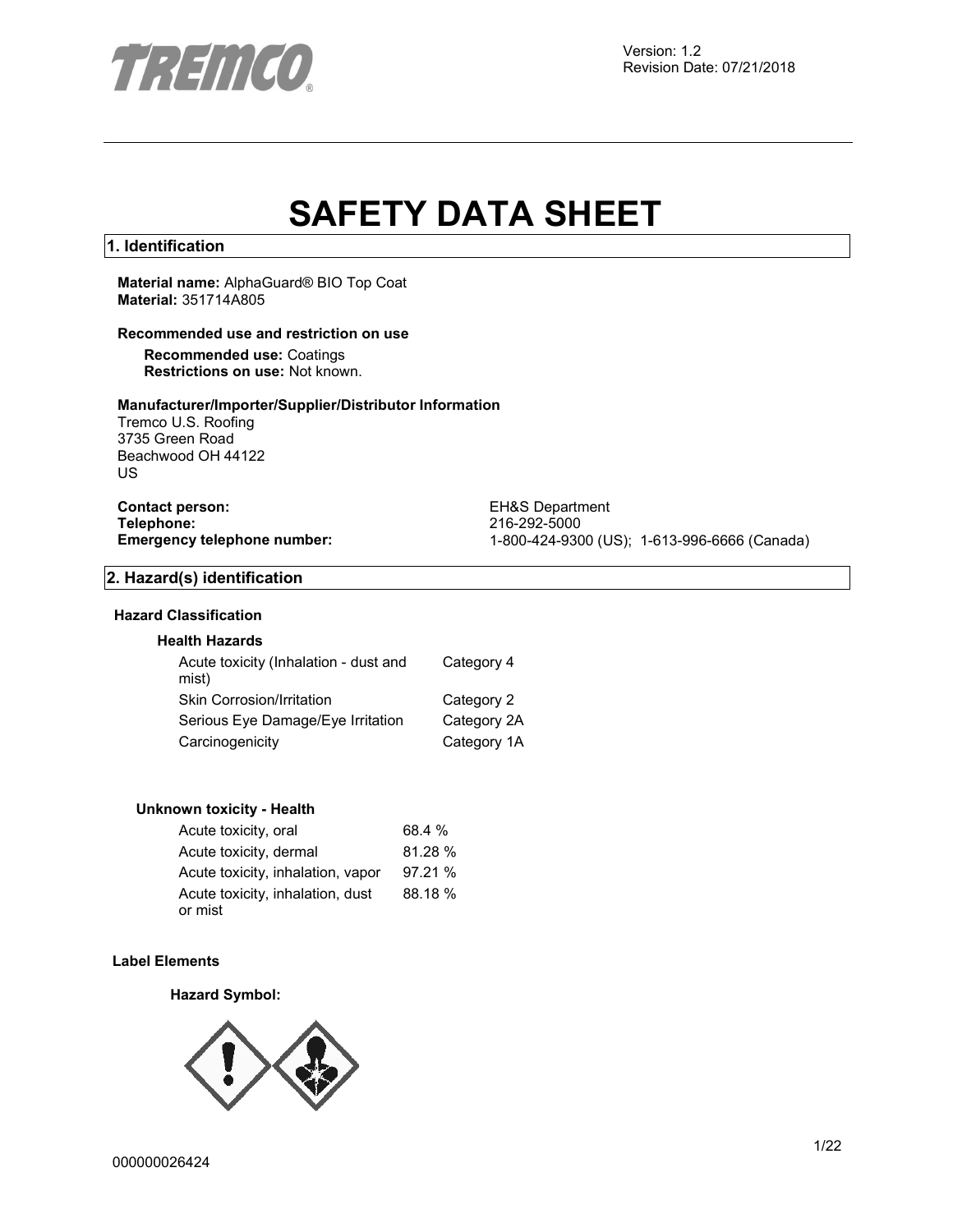

| <b>Signal Word:</b>                           | Danger                                                                                                                                                                                                                                                                                                                                                                                                                                                                                                          |
|-----------------------------------------------|-----------------------------------------------------------------------------------------------------------------------------------------------------------------------------------------------------------------------------------------------------------------------------------------------------------------------------------------------------------------------------------------------------------------------------------------------------------------------------------------------------------------|
| <b>Hazard Statement:</b>                      | Harmful if inhaled.<br>Causes skin irritation.<br>Causes serious eye irritation.<br>May cause cancer.                                                                                                                                                                                                                                                                                                                                                                                                           |
| <b>Precautionary</b><br><b>Statements</b>     |                                                                                                                                                                                                                                                                                                                                                                                                                                                                                                                 |
| <b>Prevention:</b>                            | Avoid breathing dust/fume/gas/mist/vapors/spray. Use only outdoors or in a<br>well-ventilated area. Wash thoroughly after handling. Wear protective<br>gloves/protective clothing/eye protection/face protection. Obtain special<br>instructions before use. Do not handle until all safety precautions have been<br>read and understood. Use personal protective equipment as required.                                                                                                                        |
| <b>Response:</b>                              | IF INHALED: Remove person to fresh air and keep comfortable for<br>breathing. IF IN EYES: Rinse cautiously with water for several minutes.<br>Remove contact lenses, if present and easy to do. Continue rinsing. If eye<br>irritation persists: Get medical advice/attention. IF ON SKIN: Wash with<br>plenty of water/ If skin irritation occurs: Get medical advice/attention. Call<br>a POISON CENTER/doctor if you feel unwell. Specific treatment (see on<br>this label). Take off contaminated clothing. |
| Storage:                                      | Store locked up.                                                                                                                                                                                                                                                                                                                                                                                                                                                                                                |
| Disposal:                                     | Dispose of contents/container to an appropriate treatment and disposal<br>facility in accordance with applicable laws and regulations, and product<br>characteristics at time of disposal.                                                                                                                                                                                                                                                                                                                      |
| Hazard(s) not otherwise<br>classified (HNOC): | None.                                                                                                                                                                                                                                                                                                                                                                                                                                                                                                           |

# **3. Composition/information on ingredients**

# **Mixtures**

| <b>Chemical Identity</b> | CAS number | <b>Content in percent <math>(\%)^*</math></b> |
|--------------------------|------------|-----------------------------------------------|
|--------------------------|------------|-----------------------------------------------|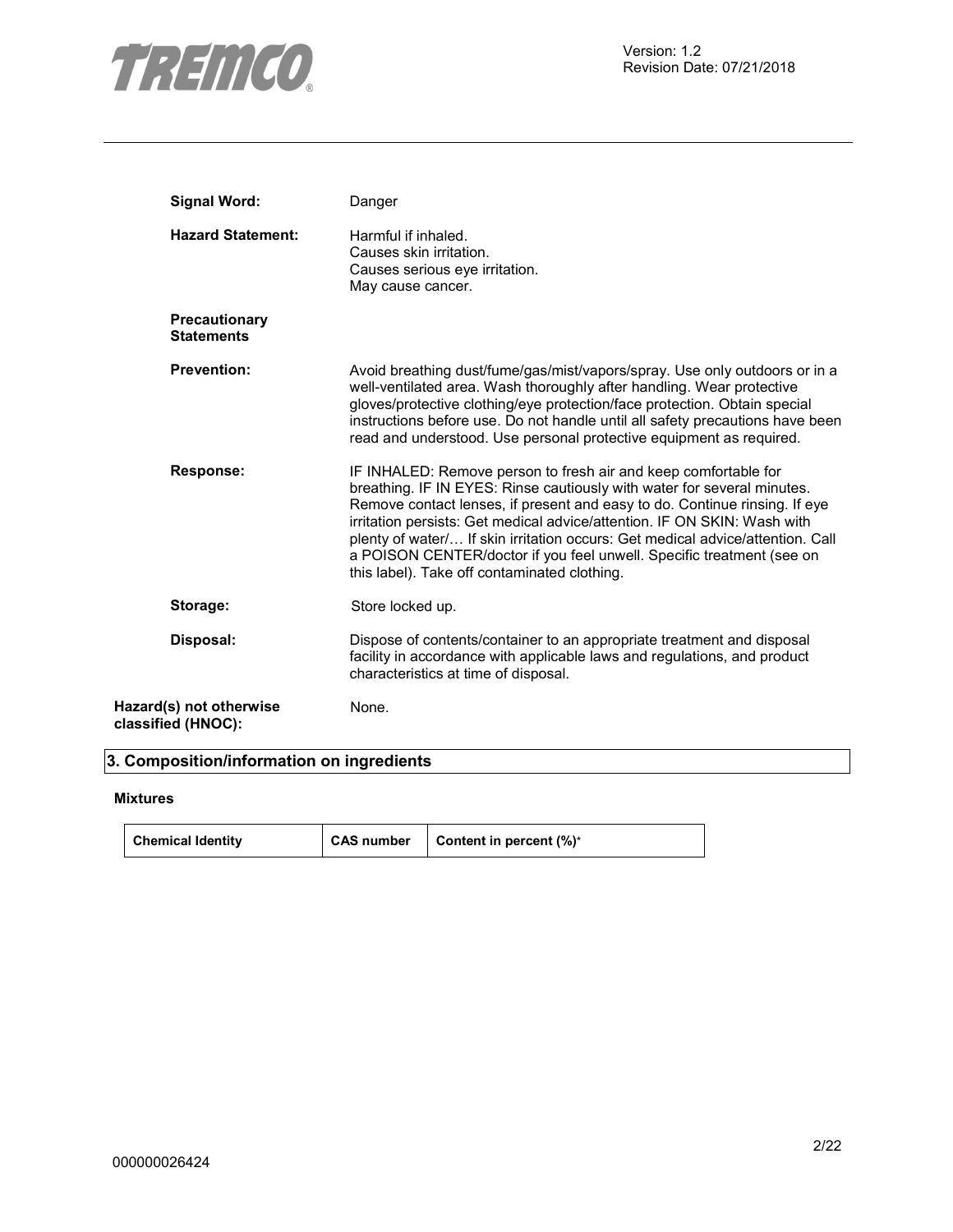

| Low acid filtered neutral oil               | 8001-79-4  | $20 - 50\%$ |
|---------------------------------------------|------------|-------------|
| Talc                                        | 14807-96-6 | $10 - 20%$  |
| Calcium Carbonate<br>(Limestone)            | 1317-65-3  | $10 - 20%$  |
| Aluminum hydroxide                          | 21645-51-2 | $5 - 10\%$  |
| Calcium carbonate                           | 471-34-1   | $5 - 10%$   |
| Titanium dioxide                            | 13463-67-7 | $1 - 5\%$   |
| Calcium oxide                               | 1305-78-8  | $1 - 5\%$   |
| Zinc oxide                                  | 1314-13-2  | $1 - 5\%$   |
| Carbon Black                                | 1333-86-4  | $0.1 - 1\%$ |
| Hydrotreated heavy<br>naphthenic distillate | 64742-52-5 | $0.1 - 1\%$ |
| Iron oxide                                  | 1309-37-1  | $0.1 - 1\%$ |
| Amorphous silica                            | 7631-86-9  | $0.1 - 1\%$ |
| Dolomite                                    | 16389-88-1 | $0.1 - 1\%$ |
| Magnesite                                   | 546-93-0   | $0.1 - 1\%$ |
| Crystalline Silica (Quartz)/<br>Silica Sand | 14808-60-7 | $0.1 - 1\%$ |
| Aluminum oxide                              | 1344-28-1  | $0.1 - 1\%$ |

\* All concentrations are percent by weight unless ingredient is a gas. Gas concentrations are in percent by volume.

| 4. First-aid measures                                                  |                                                                                                                                                                                      |  |  |
|------------------------------------------------------------------------|--------------------------------------------------------------------------------------------------------------------------------------------------------------------------------------|--|--|
| Ingestion:                                                             | Call a POISON CENTER/doctor if you feel unwell. Rinse mouth.                                                                                                                         |  |  |
| Inhalation:                                                            | Move to fresh air.                                                                                                                                                                   |  |  |
| <b>Skin Contact:</b>                                                   | Immediately flush with plenty of water for at least 15 minutes while<br>removing contaminated clothing and shoes. Wash contaminated clothing<br>before reuse. Get medical attention. |  |  |
| Eye contact:                                                           | Immediately flush with plenty of water for at least 15 minutes. If easy to do,<br>remove contact lenses. Get medical attention.                                                      |  |  |
| Most important symptoms/effects, acute and delayed                     |                                                                                                                                                                                      |  |  |
| Symptoms:                                                              | Prolonged or repeated contact with skin may cause redness, itching,<br>irritation and eczema/chapping.                                                                               |  |  |
| Indication of immediate medical attention and special treatment needed |                                                                                                                                                                                      |  |  |
| Treatment:                                                             | Symptoms may be delayed.                                                                                                                                                             |  |  |
| 5. Fire-fighting measures                                              |                                                                                                                                                                                      |  |  |
| <b>General Fire Hazards:</b>                                           | No unusual fire or explosion hazards noted.                                                                                                                                          |  |  |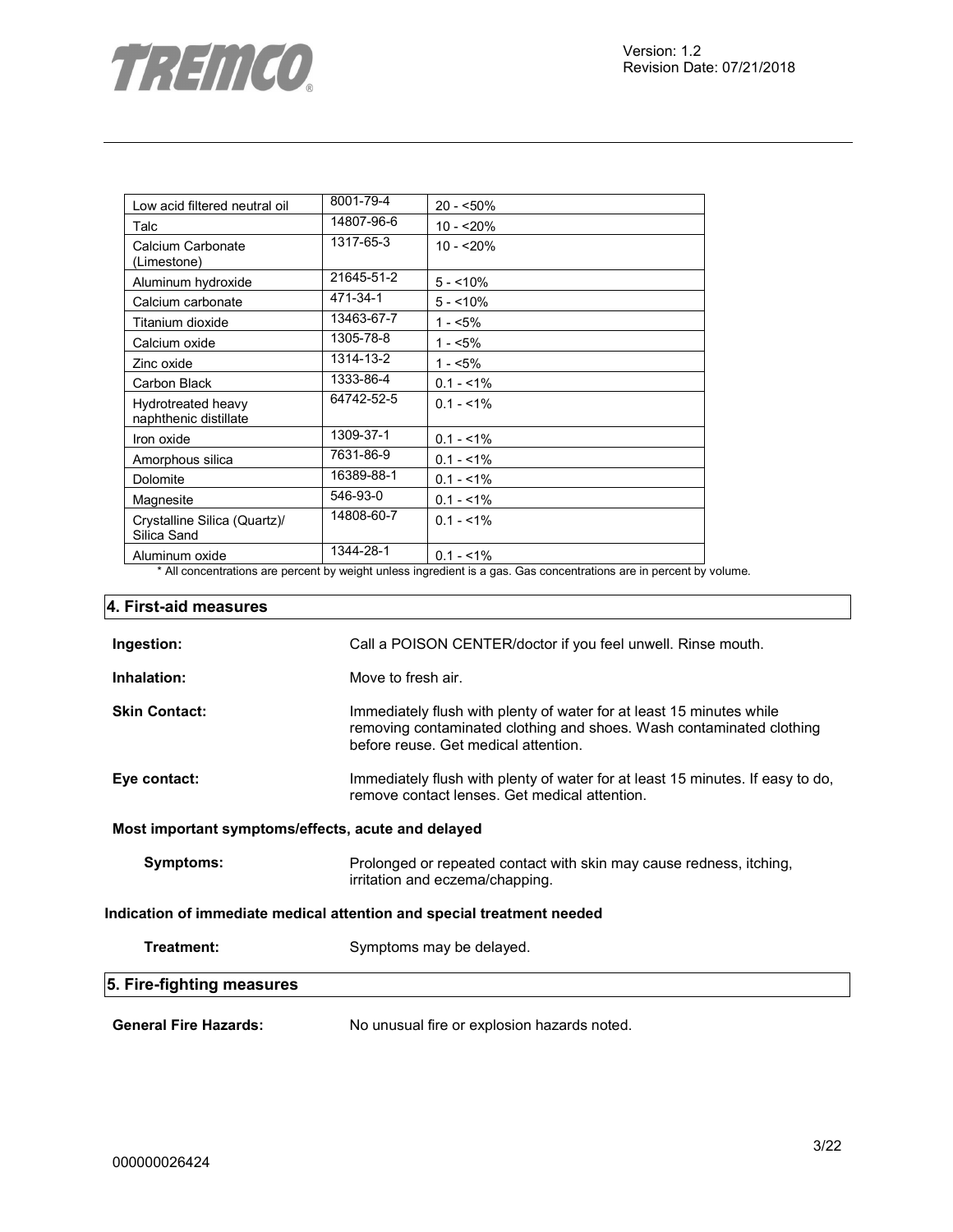

# **Suitable (and unsuitable) extinguishing media**

| Suitable extinguishing<br>media:                                           | Use fire-extinguishing media appropriate for surrounding materials.                                                                                                                                                                                                                                                                                                                              |
|----------------------------------------------------------------------------|--------------------------------------------------------------------------------------------------------------------------------------------------------------------------------------------------------------------------------------------------------------------------------------------------------------------------------------------------------------------------------------------------|
| Unsuitable extinguishing<br>media:                                         | Do not use water jet as an extinguisher, as this will spread the fire.                                                                                                                                                                                                                                                                                                                           |
| Specific hazards arising from<br>the chemical:                             | During fire, gases hazardous to health may be formed.                                                                                                                                                                                                                                                                                                                                            |
| Special protective equipment and precautions for firefighters              |                                                                                                                                                                                                                                                                                                                                                                                                  |
| <b>Special fire fighting</b><br>procedures:                                | No data available.                                                                                                                                                                                                                                                                                                                                                                               |
| Special protective equipment<br>for fire-fighters:                         | Self-contained breathing apparatus and full protective clothing must be<br>worn in case of fire.                                                                                                                                                                                                                                                                                                 |
| 6. Accidental release measures                                             |                                                                                                                                                                                                                                                                                                                                                                                                  |
| Personal precautions,<br>protective equipment and<br>emergency procedures: | See Section 8 of the SDS for Personal Protective Equipment. Do not touch<br>damaged containers or spilled material unless wearing appropriate<br>protective clothing. Keep unauthorized personnel away.                                                                                                                                                                                          |
| <b>Methods and material for</b><br>containment and cleaning<br>up:         | Dam and absorb spillages with sand, earth or other non-combustible<br>material. Collect spillage in containers, seal securely and deliver for<br>disposal according to local regulations.                                                                                                                                                                                                        |
| <b>Notification Procedures:</b>                                            | In the event of a spill or accidental release, notify relevant authorities in<br>accordance with all applicable regulations.                                                                                                                                                                                                                                                                     |
| <b>Environmental Precautions:</b>                                          | Do not contaminate water sources or sewer. Prevent further leakage or<br>spillage if safe to do so.                                                                                                                                                                                                                                                                                              |
| 7. Handling and storage                                                    |                                                                                                                                                                                                                                                                                                                                                                                                  |
| Precautions for safe handling:                                             | Wash hands thoroughly after handling. Do not handle until all safety<br>precautions have been read and understood. Obtain special instructions<br>before use. Use personal protective equipment as required. Avoid contact<br>with eyes. Avoid contact with skin. Provide adequate ventilation. Wear<br>appropriate personal protective equipment. Observe good industrial<br>hygiene practices. |
| Conditions for safe storage,<br>including any<br>incompatibilities:        | Store locked up.                                                                                                                                                                                                                                                                                                                                                                                 |

# **8. Exposure controls/personal protection**

# **Control Parameters Occupational Exposure Limits**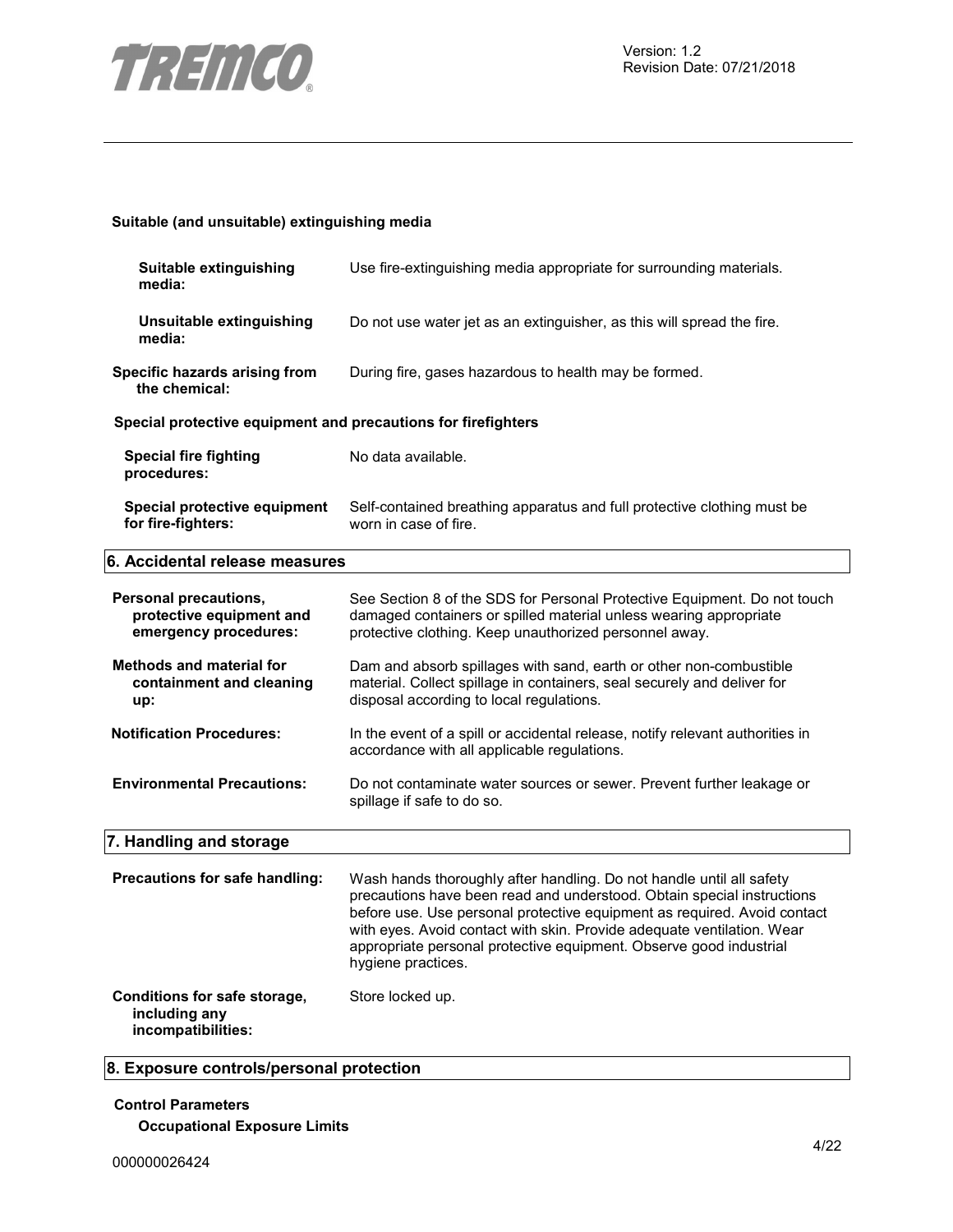

| <b>Chemical Identity</b>                   | <b>Type</b> | <b>Exposure Limit Values</b>  | <b>Source</b>                                                                  |
|--------------------------------------------|-------------|-------------------------------|--------------------------------------------------------------------------------|
| Talc - Respirable fraction.                | <b>TWA</b>  | $2$ mg/m $3$                  | US. ACGIH Threshold Limit Values (2011)                                        |
| Talc                                       | <b>TWA</b>  | 20 millions of                | US. OSHA Table Z-3 (29 CFR 1910.1000)                                          |
|                                            |             | particles per                 | (2000)                                                                         |
|                                            |             | cubic foot of                 |                                                                                |
|                                            |             | air                           |                                                                                |
| Talc - Respirable.                         | <b>TWA</b>  | 2.4 millions                  | US. OSHA Table Z-3 (29 CFR 1910.1000)                                          |
|                                            |             | of particles                  | (2000)                                                                         |
|                                            |             | per cubic foot                |                                                                                |
|                                            | <b>TWA</b>  | of air<br>$0.1$ mg/m $3$      | US. OSHA Table Z-3 (29 CFR 1910.1000)                                          |
|                                            |             |                               | (2000)                                                                         |
| Calcium Carbonate                          | <b>PEL</b>  | 15 mg/m3                      | US. OSHA Table Z-1 Limits for Air                                              |
| (Limestone) - Total dust.                  |             |                               | Contaminants (29 CFR 1910.1000) (02 2006)                                      |
| Calcium Carbonate                          | <b>PEL</b>  | $5 \text{ mg/m}$              | US. OSHA Table Z-1 Limits for Air                                              |
| (Limestone) - Respirable                   |             |                               | Contaminants (29 CFR 1910.1000) (02 2006)                                      |
| fraction.                                  |             |                               |                                                                                |
| Aluminum hydroxide -                       | <b>TWA</b>  | $1$ mg/m $3$                  | US. ACGIH Threshold Limit Values (2011)                                        |
| Respirable fraction.                       |             |                               |                                                                                |
|                                            | <b>TWA</b>  | $5$ mg/m $3$                  | US. OSHA Table Z-3 (29 CFR 1910.1000) (03                                      |
|                                            |             |                               | 2016)                                                                          |
| Aluminum hydroxide - Total                 | <b>TWA</b>  | 15 mg/m3                      | US. OSHA Table Z-3 (29 CFR 1910.1000) (03                                      |
| dust.                                      |             | 50 millions of                | 2016)                                                                          |
|                                            | <b>TWA</b>  | particles per                 | US. OSHA Table Z-3 (29 CFR 1910.1000) (03<br>2016)                             |
|                                            |             | cubic foot of                 |                                                                                |
|                                            |             | air                           |                                                                                |
| Aluminum hydroxide -                       | <b>TWA</b>  | 15 millions of                | US. OSHA Table Z-3 (29 CFR 1910.1000) (03                                      |
| Respirable fraction.                       |             | particles per                 | 2016)                                                                          |
|                                            |             | cubic foot of                 |                                                                                |
|                                            |             | air                           |                                                                                |
| Calcium carbonate - Total                  | PEL         | 15 mg/m3                      | US. OSHA Table Z-1 Limits for Air                                              |
| dust.                                      |             |                               | Contaminants (29 CFR 1910.1000) (02 2006)                                      |
| Calcium carbonate -                        | PEL         | $5 \text{ mg/m}$              | US. OSHA Table Z-1 Limits for Air                                              |
| Respirable fraction.                       |             |                               | Contaminants (29 CFR 1910.1000) (02 2006)                                      |
| Titanium dioxide                           | <b>TWA</b>  | $10 \text{ mg/m}$             | US. ACGIH Threshold Limit Values (2011)                                        |
| Titanium dioxide - Total dust.             | <b>PEL</b>  | 15 mg/m3                      | US. OSHA Table Z-1 Limits for Air                                              |
|                                            | <b>TWA</b>  | 15 millions of                | Contaminants (29 CFR 1910.1000) (02 2006)                                      |
| Titanium dioxide - Respirable<br>fraction. |             | particles per                 | US. OSHA Table Z-3 (29 CFR 1910.1000) (03<br>2016)                             |
|                                            |             | cubic foot of                 |                                                                                |
|                                            |             | air                           |                                                                                |
| Titanium dioxide - Total dust.             | <b>TWA</b>  | 15 mg/m3                      | US. OSHA Table Z-3 (29 CFR 1910.1000) (03                                      |
|                                            |             |                               | 2016)                                                                          |
| Titanium dioxide - Respirable              | <b>TWA</b>  | $5$ mg/m $3$                  | US. OSHA Table Z-3 (29 CFR 1910.1000) (03                                      |
| fraction.                                  |             |                               | 2016)                                                                          |
| Titanium dioxide - Total dust.             | <b>TWA</b>  | 50 millions of                | US. OSHA Table Z-3 (29 CFR 1910.1000) (03                                      |
|                                            |             | particles per                 | 2016)                                                                          |
|                                            |             | cubic foot of                 |                                                                                |
|                                            |             | air                           |                                                                                |
| Calcium oxide                              | <b>TWA</b>  | $2 \text{ mg/m}$              | US. ACGIH Threshold Limit Values (2011)                                        |
|                                            | PEL         | $5 \overline{\mathrm{mg}}$ m3 | US. OSHA Table Z-1 Limits for Air<br>Contaminants (29 CFR 1910.1000) (02 2006) |
| Zinc oxide - Respirable                    | <b>TWA</b>  | $2$ mg/m $3$                  | US. ACGIH Threshold Limit Values (2011)                                        |
| fraction.                                  |             |                               |                                                                                |
|                                            | <b>STEL</b> | 10 mg/m3                      | US. ACGIH Threshold Limit Values (2011)                                        |
| Zinc oxide - Fume.                         | PEL         | $5$ mg/m $3$                  | US. OSHA Table Z-1 Limits for Air                                              |
|                                            |             |                               | Contaminants (29 CFR 1910.1000) (02 2006)                                      |
| Zinc oxide - Total dust.                   | PEL         | $15 \text{ mg/m}$             | US. OSHA Table Z-1 Limits for Air                                              |
|                                            |             |                               | Contaminants (29 CFR 1910.1000) (02 2006)                                      |
| Zinc oxide - Respirable                    | PEL         | $5$ mg/m $3$                  | US. OSHA Table Z-1 Limits for Air                                              |
| fraction.                                  |             |                               | Contaminants (29 CFR 1910.1000) (02 2006)                                      |
| Carbon Black - Inhalable                   | TWA         | $3 \overline{\text{mg}}$ m3   | US. ACGIH Threshold Limit Values (2011)                                        |
| fraction.                                  |             |                               |                                                                                |
| Carbon Black                               | PEL         | $3.5$ mg/m $3$                | US. OSHA Table Z-1 Limits for Air                                              |
|                                            |             |                               | Contaminants (29 CFR 1910.1000) (02 2006)                                      |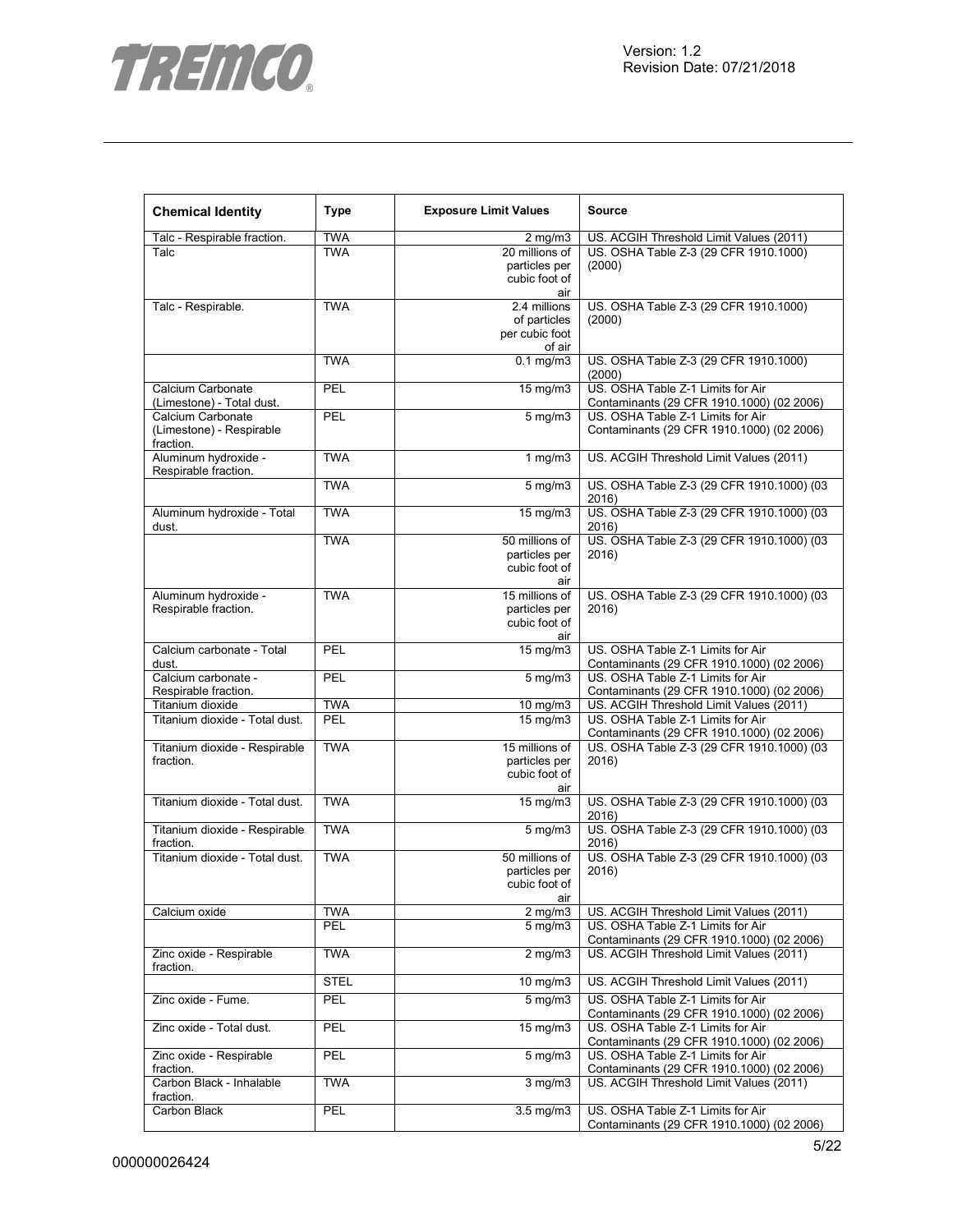

| Hydrotreated heavy                          | <b>TWA</b> | $5 \text{ mg/m}$                | US. ACGIH Threshold Limit Values (03 2014)                                           |
|---------------------------------------------|------------|---------------------------------|--------------------------------------------------------------------------------------|
| naphthenic distillate -                     |            |                                 |                                                                                      |
| Inhalable fraction.                         | PEL        | 500 ppm 2,000 mg/m3             |                                                                                      |
| Hydrotreated heavy<br>naphthenic distillate |            |                                 | US. OSHA Table Z-1 Limits for Air<br>Contaminants (29 CFR 1910.1000) (02 2006)       |
| Hydrotreated heavy                          | <b>PEL</b> | $5$ mg/m $3$                    | US. OSHA Table Z-1 Limits for Air                                                    |
| naphthenic distillate - Mist.               |            |                                 | Contaminants (29 CFR 1910.1000) (02 2006)                                            |
| Iron oxide - Respirable                     | <b>TWA</b> | $5$ mg/m $3$                    | US. ACGIH Threshold Limit Values (2011)                                              |
| fraction.                                   |            |                                 |                                                                                      |
| Iron oxide - Fume.                          | PEL        | 10 mg/m3                        | US. OSHA Table Z-1 Limits for Air                                                    |
|                                             |            |                                 | Contaminants (29 CFR 1910.1000) (02 2006)                                            |
| Iron oxide - Total dust.                    | <b>TWA</b> | 15 mg/m3                        | US. OSHA Table Z-3 (29 CFR 1910.1000) (03                                            |
|                                             |            |                                 | 2016)                                                                                |
|                                             | <b>TWA</b> | 50 millions of                  | US. OSHA Table Z-3 (29 CFR 1910.1000) (03                                            |
|                                             |            | particles per<br>cubic foot of  | 2016)                                                                                |
|                                             |            | air                             |                                                                                      |
| Iron oxide - Respirable                     | <b>TWA</b> | $5$ mg/m $3$                    | US. OSHA Table Z-3 (29 CFR 1910.1000) (03                                            |
| fraction.                                   |            |                                 | 2016)                                                                                |
|                                             | <b>TWA</b> | 15 millions of                  | US. OSHA Table Z-3 (29 CFR 1910.1000) (03                                            |
|                                             |            | particles per                   | 2016)                                                                                |
|                                             |            | cubic foot of                   |                                                                                      |
|                                             |            | air                             |                                                                                      |
| Amorphous silica                            | <b>TWA</b> | 20 millions of                  | US. OSHA Table Z-3 (29 CFR 1910.1000)                                                |
|                                             |            | particles per                   | (2000)                                                                               |
|                                             |            | cubic foot of<br>air            |                                                                                      |
|                                             | <b>TWA</b> | $0.8$ mg/m $3$                  | US. OSHA Table Z-3 (29 CFR 1910.1000)                                                |
|                                             |            |                                 | (2000)                                                                               |
| Dolomite - Inhalable                        | <b>TWA</b> | $10$ mg/m $3$                   | US. ACGIH Threshold Limit Values (03 2016)                                           |
| particles.                                  |            |                                 |                                                                                      |
| Dolomite - Respirable                       | <b>TWA</b> | $\overline{3}$ mg/m $3$         | US. ACGIH Threshold Limit Values (03 2016)                                           |
| particles.                                  |            |                                 |                                                                                      |
| Dolomite - Respirable                       | <b>TWA</b> | 15 millions of                  | US. OSHA Table Z-3 (29 CFR 1910.1000) (03                                            |
| fraction.                                   |            | particles per                   | 2016)                                                                                |
|                                             |            | cubic foot of                   |                                                                                      |
|                                             |            | air                             |                                                                                      |
| Dolomite - Total dust.                      | <b>TWA</b> | 50 millions of<br>particles per | US. OSHA Table Z-3 (29 CFR 1910.1000) (03<br>2016)                                   |
|                                             |            | cubic foot of                   |                                                                                      |
|                                             |            | air                             |                                                                                      |
|                                             | <b>TWA</b> | 15 mg/m3                        | US. OSHA Table Z-3 (29 CFR 1910.1000) (03                                            |
|                                             |            |                                 | 2016)                                                                                |
| Dolomite - Respirable                       | <b>TWA</b> | $5$ mg/m $3$                    | US. OSHA Table Z-3 (29 CFR 1910.1000) (03                                            |
| fraction.                                   |            |                                 | 2016)                                                                                |
| Magnesite - Total dust.                     | PEL        | $15 \text{ mg/m}$               | US. OSHA Table Z-1 Limits for Air                                                    |
|                                             |            |                                 | Contaminants (29 CFR 1910.1000) (02 2006)                                            |
| Magnesite - Respirable                      | PEL        | $\overline{5}$ mg/m3            | US. OSHA Table Z-1 Limits for Air                                                    |
| fraction.<br>Crystalline Silica (Quartz)/   | <b>TWA</b> | $0.025$ mg/m $3$                | Contaminants (29 CFR 1910.1000) (02 2006)<br>US. ACGIH Threshold Limit Values (2011) |
| Silica Sand - Respirable                    |            |                                 |                                                                                      |
| fraction.                                   |            |                                 |                                                                                      |
| Crystalline Silica (Quartz)/                | <b>TWA</b> | $0.05$ mg/m $3$                 | US. OSHA Specifically Requlated Substances                                           |
| Silica Sand - Respirable dust.              |            |                                 | (29 CFR 1910.1001-1053) (03 2016)                                                    |
|                                             | OSHA_AC    | $0.025$ mg/m $3$                | US. OSHA Specifically Regulated Substances                                           |
|                                             | т          |                                 | (29 CFR 1910.1001-1053) (03 2016)                                                    |
| Crystalline Silica (Quartz)/                | PEL        | $0.05$ mg/m $3$                 | US. OSHA Table Z-1 Limits for Air                                                    |
| Silica Sand - Respirable dust.              |            |                                 | Contaminants (29 CFR 1910.1000) (03 2016)                                            |
| Crystalline Silica (Quartz)/                | <b>TWA</b> | 2.4 millions                    | US. OSHA Table Z-3 (29 CFR 1910.1000)                                                |
| Silica Sand - Respirable.                   |            | of particles                    | (2000)                                                                               |
|                                             |            | per cubic foot<br>of air        |                                                                                      |
|                                             | <b>TWA</b> | $0.1 \,\mathrm{mg/m}$           | US. OSHA Table Z-3 (29 CFR 1910.1000)                                                |
|                                             |            |                                 | (2000)                                                                               |
| Aluminum oxide - Respirable                 | <b>TWA</b> | $1 \overline{\text{mg}}$ m3     | US. ACGIH Threshold Limit Values (2011)                                              |
| fraction.                                   |            |                                 |                                                                                      |
|                                             | PEL        | 5 mg/m3                         | US. OSHA Table Z-1 Limits for Air                                                    |
|                                             |            |                                 | Contaminants (29 CFR 1910.1000) (02 2006)                                            |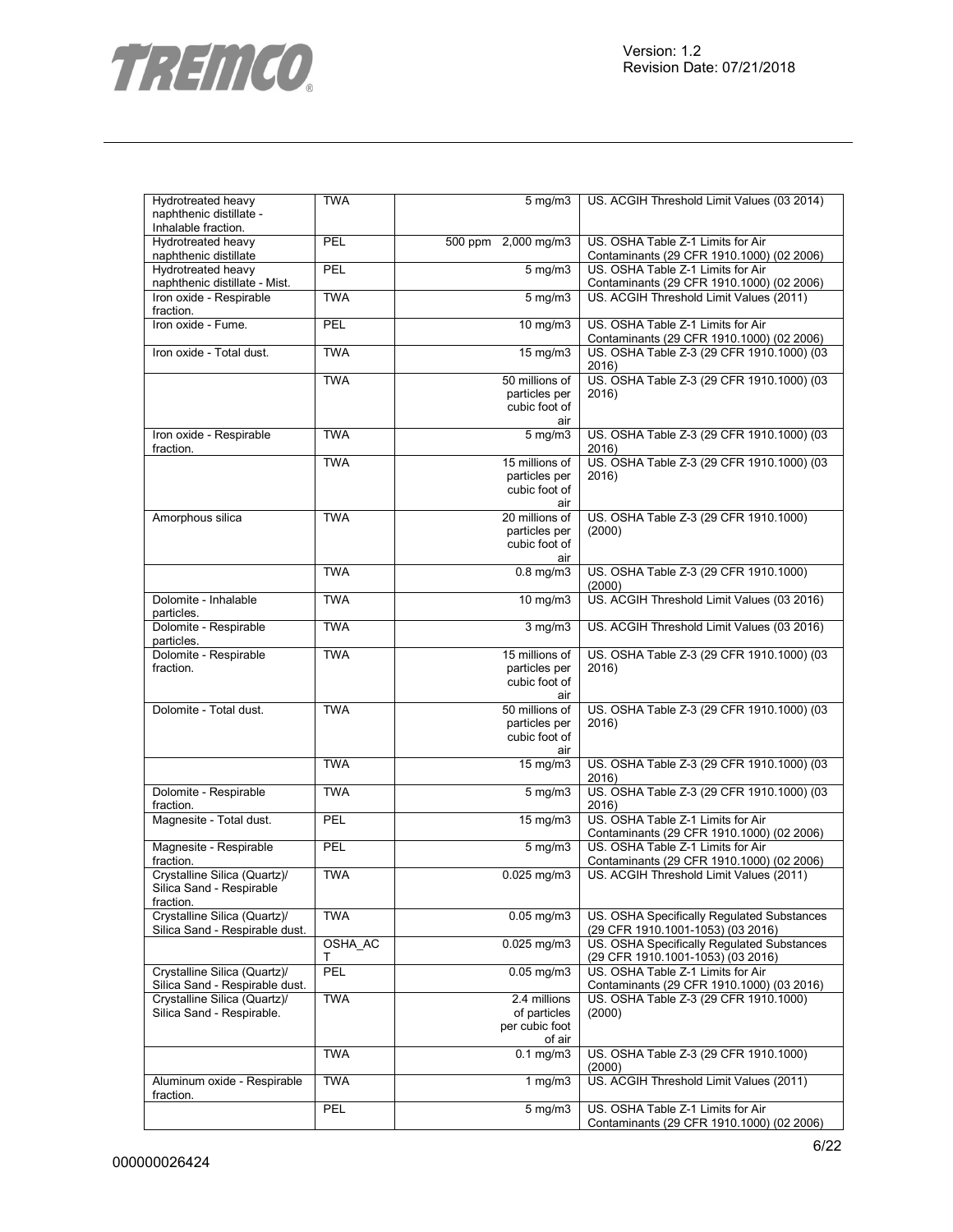

| Aluminum oxide - Total dust. | PEL        | $15 \text{ mg/m}$ | US. OSHA Table Z-1 Limits for Air         |
|------------------------------|------------|-------------------|-------------------------------------------|
|                              |            |                   | Contaminants (29 CFR 1910.1000) (02 2006) |
|                              | <b>TWA</b> | 50 millions of    | US. OSHA Table Z-3 (29 CFR 1910.1000) (03 |
|                              |            | particles per     | 2016)                                     |
|                              |            | cubic foot of     |                                           |
|                              |            | air               |                                           |
| Aluminum oxide - Respirable  | <b>TWA</b> | 15 millions of    | US. OSHA Table Z-3 (29 CFR 1910.1000) (03 |
| fraction.                    |            | particles per     | 2016)                                     |
|                              |            | cubic foot of     |                                           |
|                              |            | air               |                                           |
|                              | <b>TWA</b> | $5 \text{ mg/m}$  | US. OSHA Table Z-3 (29 CFR 1910.1000) (03 |
|                              |            |                   | 2016)                                     |
| Aluminum oxide - Total dust. | <b>TWA</b> | $15 \text{ mg/m}$ | US. OSHA Table Z-3 (29 CFR 1910.1000) (03 |
|                              |            |                   | 2016)                                     |

| <b>Chemical name</b>                           | Type        | <b>Exposure Limit Values</b> | Source                                                                                                                                                                        |
|------------------------------------------------|-------------|------------------------------|-------------------------------------------------------------------------------------------------------------------------------------------------------------------------------|
| Talc - Respirable.                             | <b>TWA</b>  | $2$ mg/m $3$                 | Canada. British Columbia OELs. (Occupational<br><b>Exposure Limits for Chemical Substances,</b><br>Occupational Health and Safety Regulation<br>296/97, as amended) (07 2007) |
| Talc                                           | TWA         | 2 fibers/mL                  | Canada. Ontario OELs. (Control of Exposure to<br>Biological or Chemical Agents) (11 2010)                                                                                     |
| Talc - Respirable fraction.                    | <b>TWA</b>  | $2 \text{ mg/m}$             | Canada. Ontario OELs. (Control of Exposure to<br>Biological or Chemical Agents) (06 2015)                                                                                     |
| Talc - Respirable dust.                        | <b>TWA</b>  | $3$ mg/m $3$                 | Canada. Quebec OELs. (Ministry of Labor -<br>Regulation Respecting the Quality of the Work<br>Environment) (09 2017)                                                          |
| Calcium Carbonate<br>(Limestone) - Total dust. | <b>STEL</b> | $20 \text{ mg/m}$            | Canada. British Columbia OELs. (Occupational<br>Exposure Limits for Chemical Substances,<br>Occupational Health and Safety Regulation<br>296/97, as amended) (07 2007)        |
|                                                | <b>TWA</b>  | $10 \text{ mg/m}$            | Canada. British Columbia OELs. (Occupational<br>Exposure Limits for Chemical Substances,<br>Occupational Health and Safety Regulation<br>296/97, as amended) (07 2007)        |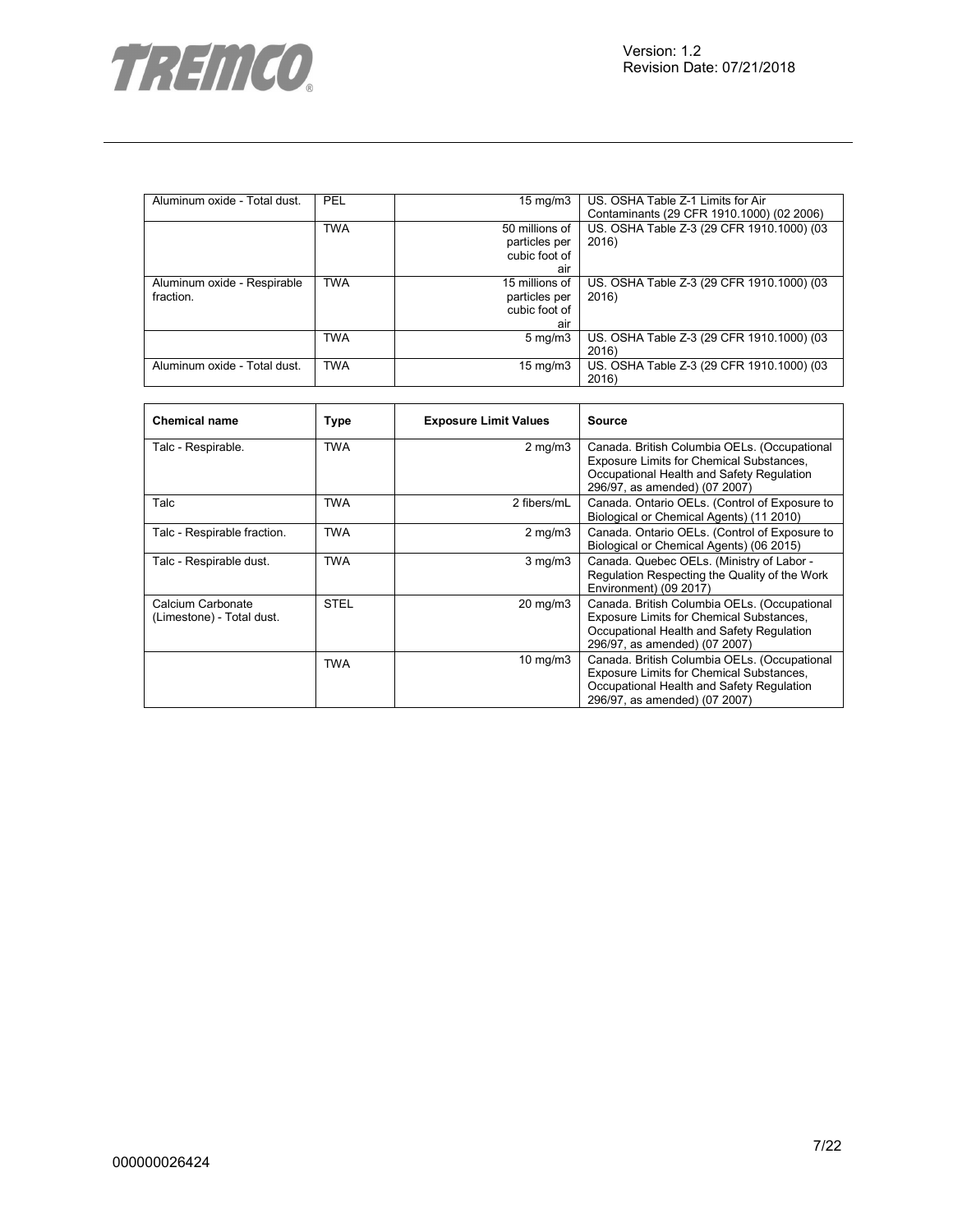

| Calcium Carbonate<br>(Limestone) - Respirable<br>fraction. | <b>TWA</b>  | $3$ mg/m $3$      | Canada. British Columbia OELs. (Occupational<br>Exposure Limits for Chemical Substances,<br>Occupational Health and Safety Regulation<br>296/97, as amended) (07 2007)       |
|------------------------------------------------------------|-------------|-------------------|------------------------------------------------------------------------------------------------------------------------------------------------------------------------------|
| Calcium Carbonate<br>(Limestone) - Total dust.             | <b>TWA</b>  | $10$ mg/m $3$     | Canada. Quebec OELs. (Ministry of Labor -<br>Regulation Respecting the Quality of the Work<br>Environment) (09 2017)                                                         |
| Aluminum hydroxide -<br>Respirable.                        | <b>TWA</b>  | 1 $mg/m3$         | Canada. British Columbia OELs. (Occupational<br>Exposure Limits for Chemical Substances,<br>Occupational Health and Safety Regulation<br>296/97, as amended) (07 2007)       |
| Aluminum hydroxide -<br>Respirable fraction.               | <b>TWA</b>  | $3$ mg/m $3$      | Canada. British Columbia OELs. (Occupational<br>Exposure Limits for Chemical Substances,<br>Occupational Health and Safety Regulation<br>296/97, as amended) (05 2013)       |
| Aluminum hydroxide - Total<br>dust.                        | <b>TWA</b>  | $10$ mg/m $3$     | Canada. British Columbia OELs. (Occupational<br>Exposure Limits for Chemical Substances,<br>Occupational Health and Safety Regulation<br>296/97, as amended) (05 2013)       |
| Aluminum hydroxide -<br>Respirable fraction.               | <b>TWA</b>  | 1 $mg/m3$         | Canada. Ontario OELs. (Control of Exposure to<br>Biological or Chemical Agents) (11 2010)                                                                                    |
| Aluminum hydroxide -<br>Inhalable fraction.                | <b>TWA</b>  | $10 \text{ mg/m}$ | Canada. Ontario OELs. (Control of Exposure to<br>Biological or Chemical Agents) (06 2015)                                                                                    |
| Aluminum hydroxide -<br>Respirable fraction.               | <b>TWA</b>  | $3$ mg/m $3$      | Canada. Ontario OELs. (Control of Exposure to<br>Biological or Chemical Agents) (06 2015)                                                                                    |
| Aluminum hydroxide - Total<br>dust.                        | <b>TWA</b>  | $10 \text{ mg/m}$ | Canada. Quebec OELs. (Ministry of Labor -<br>Regulation Respecting the Quality of the Work<br>Environment) (09 2017)                                                         |
| Calcium carbonate - Total<br>dust.                         | <b>STEL</b> | 20 mg/m3          | Canada. British Columbia OELs. (Occupational<br>Exposure Limits for Chemical Substances,<br>Occupational Health and Safety Regulation<br>296/97, as amended) (07 2007)       |
| Calcium carbonate -<br>Respirable fraction.                | <b>TWA</b>  | $3$ mg/m $3$      | Canada. British Columbia OELs. (Occupational<br>Exposure Limits for Chemical Substances,<br>Occupational Health and Safety Regulation<br>296/97, as amended) (07 2007)       |
| Calcium carbonate - Total<br>dust.                         | <b>TWA</b>  | $10$ mg/m $3$     | Canada. British Columbia OELs. (Occupational<br>Exposure Limits for Chemical Substances,<br>Occupational Health and Safety Regulation<br>296/97, as amended) (07 2007)       |
| Calcium carbonate - Total<br>dust.                         | <b>TWA</b>  | $10$ mg/m $3$     | Canada. Quebec OELs. (Ministry of Labor -<br>Regulation Respecting the Quality of the Work<br>Environment) (09 2017)                                                         |
| Titanium dioxide - Total dust.                             | <b>TWA</b>  | 10 mg/m3          | Canada. British Columbia OELs. (Occupational<br>Exposure Limits for Chemical Substances,<br>Occupational Health and Safety Regulation<br>296/97, as amended) (07 2007)       |
| Titanium dioxide - Respirable<br>fraction.                 | <b>TWA</b>  | $3$ mg/m $3$      | Canada. British Columbia OELs. (Occupational<br><b>Exposure Limits for Chemical Substances</b><br>Occupational Health and Safety Regulation<br>296/97, as amended) (07 2007) |
| Titanium dioxide                                           | <b>TWA</b>  | $10$ mg/m $3$     | Canada. Ontario OELs. (Control of Exposure to<br>Biological or Chemical Agents) (11 2010)                                                                                    |
| Titanium dioxide - Total dust.                             | <b>TWA</b>  | $10 \text{ mg/m}$ | Canada. Quebec OELs. (Ministry of Labor -<br>Regulation Respecting the Quality of the Work<br>Environment) (09 2017)                                                         |
| Calcium oxide                                              | <b>TWA</b>  | $2$ mg/m $3$      | Canada. British Columbia OELs. (Occupational<br>Exposure Limits for Chemical Substances,<br>Occupational Health and Safety Regulation<br>296/97, as amended) (07 2007)       |
| Calcium oxide                                              | <b>TWA</b>  | $2$ mg/m $3$      | Canada. Ontario OELs. (Control of Exposure to<br>Biological or Chemical Agents) (11 2010)                                                                                    |
| Calcium oxide                                              | <b>TWA</b>  | $2$ mg/m $3$      | Canada. Quebec OELs. (Ministry of Labor -<br>Regulation Respecting the Quality of the Work<br>Environment) (09 2017)                                                         |
| Zinc oxide - Respirable.                                   | <b>TWA</b>  | $2$ mg/m $3$      | Canada. British Columbia OELs. (Occupational                                                                                                                                 |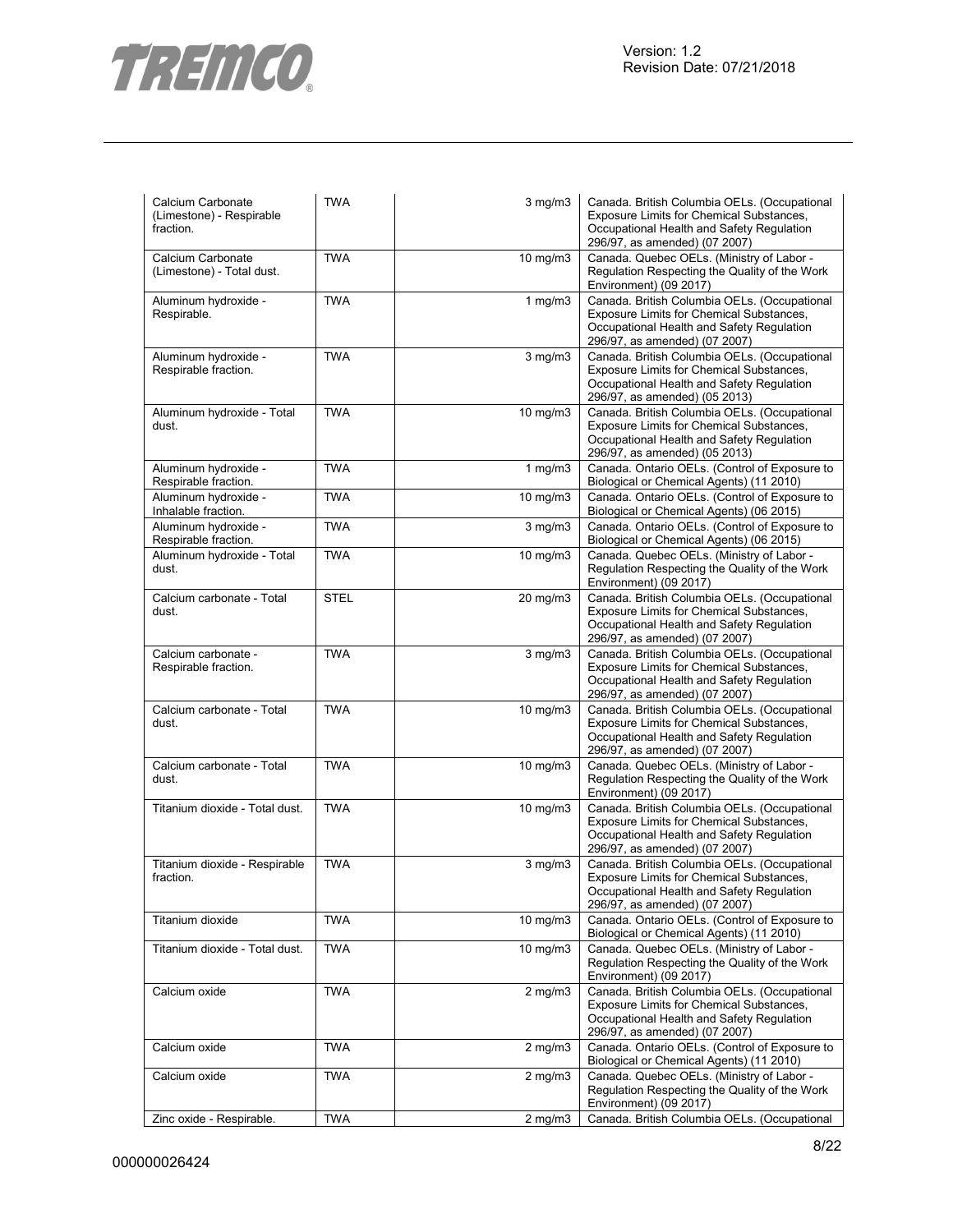

|                                                                      |             |                      | Exposure Limits for Chemical Substances,<br>Occupational Health and Safety Regulation<br>296/97, as amended) (07 2007)                                                 |
|----------------------------------------------------------------------|-------------|----------------------|------------------------------------------------------------------------------------------------------------------------------------------------------------------------|
|                                                                      | <b>STEL</b> | 10 mg/m3             | Canada. British Columbia OELs. (Occupational<br>Exposure Limits for Chemical Substances,<br>Occupational Health and Safety Regulation<br>296/97, as amended) (07 2007) |
| Zinc oxide - Respirable<br>fraction.                                 | <b>TWA</b>  | $2$ mg/m $3$         | Canada. Ontario OELs. (Control of Exposure to<br>Biological or Chemical Agents) (11 2010)                                                                              |
|                                                                      | <b>STEL</b> | $\frac{1}{10}$ mg/m3 | Canada. Ontario OELs. (Control of Exposure to<br>Biological or Chemical Agents) (11 2010)                                                                              |
| Zinc oxide - Fume.                                                   | <b>TWA</b>  | $5$ mg/m $3$         | Canada. Quebec OELs. (Ministry of Labor -<br>Regulation Respecting the Quality of the Work<br>Environment) (09 2017)                                                   |
|                                                                      | <b>STEL</b> | 10 mg/m3             | Canada. Quebec OELs. (Ministry of Labor -<br>Regulation Respecting the Quality of the Work<br>Environment) (09 2017)                                                   |
| Zinc oxide - Total dust.                                             | <b>TWA</b>  | 10 mg/m3             | Canada. Quebec OELs. (Ministry of Labor -<br>Regulation Respecting the Quality of the Work<br>Environment) (09 2017)                                                   |
| Carbon Black - Inhalable                                             | <b>TWA</b>  | $3$ mg/m $3$         | Canada. British Columbia OELs. (Occupational<br>Exposure Limits for Chemical Substances,<br>Occupational Health and Safety Regulation<br>296/97, as amended) (09 2011) |
| Carbon Black - Inhalable<br>fraction.                                | <b>TWA</b>  | $3$ mg/m $3$         | Canada. Ontario OELs. (Control of Exposure to<br>Biological or Chemical Agents) (06 2015)                                                                              |
| Carbon Black                                                         | <b>TWA</b>  | $3.5$ mg/m $3$       | Canada. Quebec OELs. (Ministry of Labor -<br>Regulation Respecting the Quality of the Work<br>Environment) (09 2017)                                                   |
| Hydrotreated heavy<br>naphthenic distillate - Mist.                  | <b>TWA</b>  | $0.2$ mg/m $3$       | Canada. British Columbia OELs. (Occupational<br>Exposure Limits for Chemical Substances,<br>Occupational Health and Safety Regulation<br>296/97, as amended) (05 2013) |
|                                                                      | <b>TWA</b>  | $1$ mg/m $3$         | Canada. British Columbia OELs. (Occupational<br>Exposure Limits for Chemical Substances,<br>Occupational Health and Safety Regulation<br>296/97, as amended) (05 2013) |
| Hydrotreated heavy<br>naphthenic distillate -<br>Inhalable fraction. | <b>TWA</b>  | $5 \text{ mg/m}$     | Canada. Ontario OELs. (Control of Exposure to<br>Biological or Chemical Agents) (06 2015)                                                                              |
|                                                                      | <b>TWA</b>  | $5$ mg/m $3$         | Canada. Ontario OELs. (Control of Exposure to<br>Biological or Chemical Agents) (06 2015)                                                                              |
| Hydrotreated heavy<br>naphthenic distillate - Mist.                  | <b>STEL</b> | 10 mg/m3             | Canada. Quebec OELs. (Ministry of Labor -<br>Regulation Respecting the Quality of the Work<br>Environment) (09 2017)                                                   |
|                                                                      | <b>TWA</b>  | $5 \text{ mg/m}$     | Canada. Quebec OELs. (Ministry of Labor -<br>Regulation Respecting the Quality of the Work<br>Environment) (09 2017)                                                   |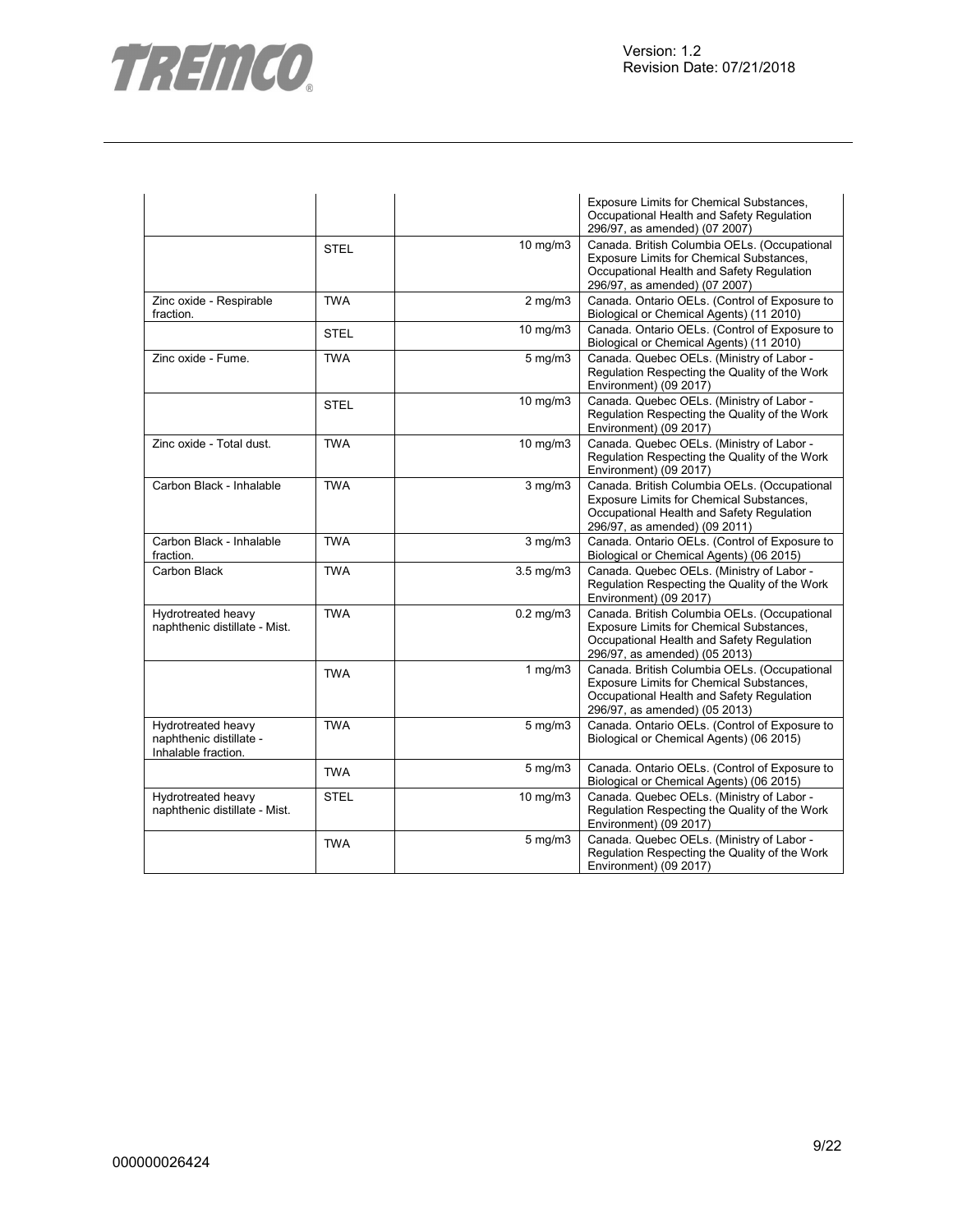

| Iron oxide - Total dust.                                              | <b>TWA</b>  | $10 \text{ mg/m}$ | Canada. British Columbia OELs. (Occupational<br>Exposure Limits for Chemical Substances,<br>Occupational Health and Safety Regulation<br>296/97, as amended) (07 2007) |
|-----------------------------------------------------------------------|-------------|-------------------|------------------------------------------------------------------------------------------------------------------------------------------------------------------------|
| Iron oxide - Dust. - as Fe                                            | <b>TWA</b>  | $5 \text{ mg/m}$  | Canada. British Columbia OELs. (Occupational<br>Exposure Limits for Chemical Substances,<br>Occupational Health and Safety Regulation<br>296/97, as amended) (07 2007) |
| Iron oxide - Fume. - as Fe                                            | <b>STEL</b> | 10 $mg/m3$        | Canada. British Columbia OELs. (Occupational<br>Exposure Limits for Chemical Substances,<br>Occupational Health and Safety Regulation<br>296/97, as amended) (07 2007) |
| Iron oxide - Respirable<br>fraction.                                  | <b>TWA</b>  | $3$ mg/m $3$      | Canada. British Columbia OELs. (Occupational<br>Exposure Limits for Chemical Substances,<br>Occupational Health and Safety Regulation<br>296/97, as amended) (07 2007) |
| Iron oxide - Fume. - as Fe                                            | <b>TWA</b>  | $5 \text{ mg/m}$  | Canada. British Columbia OELs. (Occupational<br>Exposure Limits for Chemical Substances,<br>Occupational Health and Safety Regulation<br>296/97, as amended) (07 2007) |
| Iron oxide - Respirable<br>fraction.                                  | <b>TWA</b>  | $5 \text{ mg/m}$  | Canada. Ontario OELs. (Control of Exposure to<br>Biological or Chemical Agents) (11 2010)                                                                              |
| Iron oxide - Total dust.                                              | <b>TWA</b>  | $10 \text{ mg/m}$ | Canada. Quebec OELs. (Ministry of Labor -<br>Regulation Respecting the Quality of the Work<br>Environment) (09 2017)                                                   |
| Iron oxide - Dust and fume. -<br>as Fe                                | <b>TWA</b>  | $5 \text{ mg/m}$  | Canada. Quebec OELs. (Ministry of Labor -<br>Regulation Respecting the Quality of the Work<br>Environment) (09 2017)                                                   |
| Amorphous silica - Total                                              | <b>TWA</b>  | $4$ mg/m $3$      | Canada. British Columbia OELs. (Occupational<br>Exposure Limits for Chemical Substances,<br>Occupational Health and Safety Regulation<br>296/97, as amended) (07 2007) |
| Amorphous silica -<br>Respirable.                                     | <b>TWA</b>  | $1.5$ mg/m $3$    | Canada. British Columbia OELs. (Occupational<br>Exposure Limits for Chemical Substances,<br>Occupational Health and Safety Regulation<br>296/97, as amended) (07 2007) |
| Amorphous silica -<br>Respirable dust.                                | <b>TWA</b>  | $6$ mg/m $3$      | Canada. Quebec OELs. (Ministry of Labor -<br>Regulation Respecting the Quality of the Work<br>Environment) (09 2017)                                                   |
| Dolomite - Respirable<br>fraction.                                    | <b>TWA</b>  | $3$ mg/m $3$      | Canada. British Columbia OELs. (Occupational<br>Exposure Limits for Chemical Substances,<br>Occupational Health and Safety Regulation<br>296/97, as amended) (05 2013) |
| Dolomite - Total dust.                                                | <b>TWA</b>  | 10 mg/m3          | Canada. British Columbia OELs. (Occupational<br>Exposure Limits for Chemical Substances,<br>Occupational Health and Safety Regulation<br>296/97, as amended) (05 2013) |
| Dolomite - Respirable<br>traction.                                    | <b>TWA</b>  | $3$ mg/m $3$      | Canada. Ontario OELs. (Control of Exposure to<br>Biological or Chemical Agents) (06 2015)                                                                              |
| Dolomite - Inhalable fraction.                                        | <b>TWA</b>  | 10 mg/m3          | Canada. Ontario OELs. (Control of Exposure to<br>Biological or Chemical Agents) (06 2015)                                                                              |
| Dolomite - Total dust.                                                | <b>TWA</b>  | $10$ mg/m $3$     | Canada. Quebec OELs. (Ministry of Labor -<br>Regulation Respecting the Quality of the Work<br>Environment) (09 2017)                                                   |
| Magnesite - Total dust.                                               | <b>TWA</b>  | 10 mg/m3          | Canada. Quebec OELs. (Ministry of Labor -<br>Regulation Respecting the Quality of the Work<br>Environment) (09 2017)                                                   |
| Crystalline Silica (Quartz)/<br>Silica Sand - Respirable<br>fraction. | <b>TWA</b>  | $0.025$ mg/m $3$  | Canada. British Columbia OELs. (Occupational<br>Exposure Limits for Chemical Substances,<br>Occupational Health and Safety Regulation<br>296/97, as amended) (07 2007) |
| Crystalline Silica (Quartz)/<br>Silica Sand - Respirable<br>fraction. | <b>TWA</b>  | $0.10$ mg/m $3$   | Canada. Ontario OELs. (Control of Exposure to<br>Biological or Chemical Agents) (06 2015)                                                                              |
| Crystalline Silica (Quartz)/                                          | <b>TWA</b>  | $0.1$ mg/m $3$    | Canada. Quebec OELs. (Ministry of Labor -                                                                                                                              |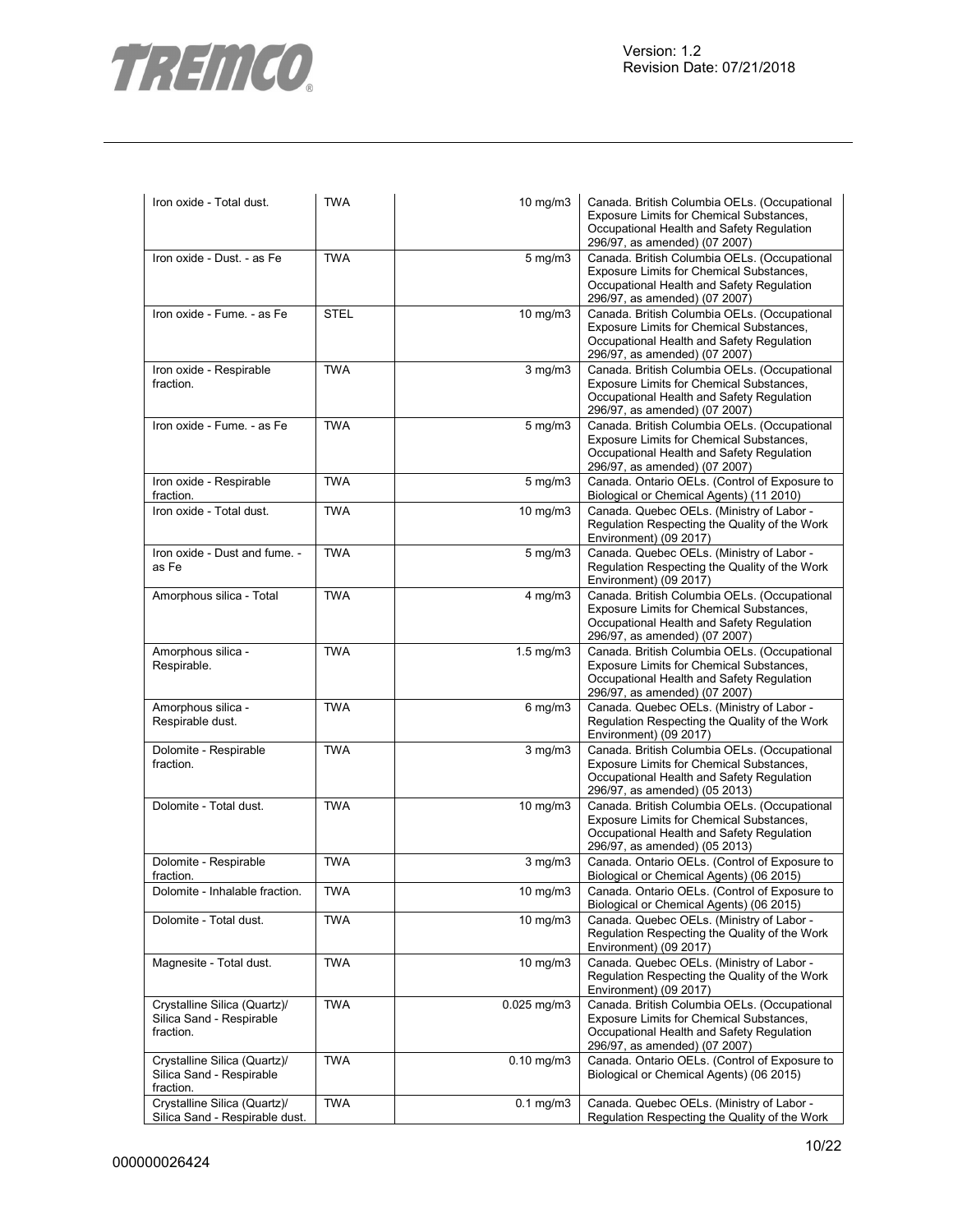

|                                          |             |                   | Environment) (09 2017)                                                                                                                                                 |
|------------------------------------------|-------------|-------------------|------------------------------------------------------------------------------------------------------------------------------------------------------------------------|
| Aluminum oxide - Respirable.             | <b>TWA</b>  | 1 $mg/m3$         | Canada. British Columbia OELs. (Occupational<br>Exposure Limits for Chemical Substances,<br>Occupational Health and Safety Regulation<br>296/97, as amended) (07 2007) |
| Aluminum oxide - Total dust.             | <b>TWA</b>  | 10 mg/m3          | Canada. British Columbia OELs. (Occupational<br>Exposure Limits for Chemical Substances,<br>Occupational Health and Safety Regulation<br>296/97, as amended) (05 2013) |
| Aluminum oxide - Respirable<br>fraction. | <b>TWA</b>  | $3$ mg/m $3$      | Canada. British Columbia OELs. (Occupational<br>Exposure Limits for Chemical Substances,<br>Occupational Health and Safety Regulation<br>296/97, as amended) (05 2013) |
| Aluminum oxide - Respirable<br>fraction. | <b>TWA</b>  | 1 mg/m $3$        | Canada. Ontario OELs. (Control of Exposure to<br>Biological or Chemical Agents) (11 2010)                                                                              |
| Aluminum oxide - Inhalable<br>fraction.  | <b>TWA</b>  | $10$ mg/m $3$     | Canada. Ontario OELs. (Control of Exposure to<br>Biological or Chemical Agents) (06 2015)                                                                              |
| Aluminum oxide - Respirable<br>fraction. | <b>TWA</b>  | $3$ mg/m $3$      | Canada. Ontario OELs. (Control of Exposure to<br>Biological or Chemical Agents) (06 2015)                                                                              |
| Aluminum oxide - Total dust.<br>- as Al  | <b>TWA</b>  | $10$ mg/m $3$     | Canada. Quebec OELs. (Ministry of Labor -<br>Regulation Respecting the Quality of the Work<br>Environment) (09 2017)                                                   |
| Stearic acid                             | <b>TWA</b>  | 10 mg/m3          | Canada. British Columbia OELs. (Occupational<br>Exposure Limits for Chemical Substances,<br>Occupational Health and Safety Regulation<br>296/97, as amended) (07 2007) |
| Stearic acid                             | <b>TWA</b>  | $10 \text{ mg/m}$ | Canada. Ontario OELs. (Control of Exposure to<br>Biological or Chemical Agents) (11 2010)                                                                              |
| Dibutyl tin dilaurate - as Sn            | <b>STEL</b> | $0.2$ mg/m $3$    | Canada. British Columbia OELs. (Occupational<br>Exposure Limits for Chemical Substances,<br>Occupational Health and Safety Regulation<br>296/97, as amended) (07 2007) |
|                                          | <b>TWA</b>  | $0.1$ mg/m $3$    | Canada. British Columbia OELs. (Occupational<br>Exposure Limits for Chemical Substances,<br>Occupational Health and Safety Regulation<br>296/97, as amended) (07 2007) |
| Dibutyl tin dilaurate - as Sn            | <b>TWA</b>  | $0.1$ mg/m $3$    | Canada. Ontario OELs. (Control of Exposure to<br>Biological or Chemical Agents) (11 2010)                                                                              |
| Dibutyl tin dilaurate - as Sn            | <b>STEL</b> | $0.2$ mg/m $3$    | Canada. Quebec OELs. (Ministry of Labor -<br>Regulation Respecting the Quality of the Work<br>Environment) (09 2017)                                                   |
|                                          | <b>TWA</b>  | $0.1$ mg/m $3$    | Canada. Quebec OELs. (Ministry of Labor -<br>Regulation Respecting the Quality of the Work<br>Environment) (09 2017)                                                   |
| Zirconium 2-ethylhexanoate -<br>as Zr    | <b>STEL</b> | 10 mg/m3          | Canada. British Columbia OELs. (Occupational<br>Exposure Limits for Chemical Substances,<br>Occupational Health and Safety Regulation<br>296/97, as amended) (07 2007) |
|                                          | <b>TWA</b>  | $5 \text{ mg/m}$  | Canada. British Columbia OELs. (Occupational<br>Exposure Limits for Chemical Substances,<br>Occupational Health and Safety Regulation<br>296/97, as amended) (07 2007) |
| Zirconium 2-ethylhexanoate -<br>as Zr    | <b>TWA</b>  | $5 \text{ mg/m}$  | Canada. Ontario OELs. (Control of Exposure to<br>Biological or Chemical Agents) (11 2010)                                                                              |
|                                          | <b>STEL</b> | $10 \text{ mg/m}$ | Canada. Ontario OELs. (Control of Exposure to<br>Biological or Chemical Agents) (11 2010)                                                                              |
| Zirconium 2-ethylhexanoate -<br>as Zr    | <b>TWA</b>  | $5 \text{ mg/m}$  | Canada. Quebec OELs. (Ministry of Labor -<br>Regulation Respecting the Quality of the Work<br>Environment) (09 2017)                                                   |
|                                          | <b>STEL</b> | 10 mg/m3          | Canada. Quebec OELs. (Ministry of Labor -<br>Regulation Respecting the Quality of the Work<br>Environment) (09 2017)                                                   |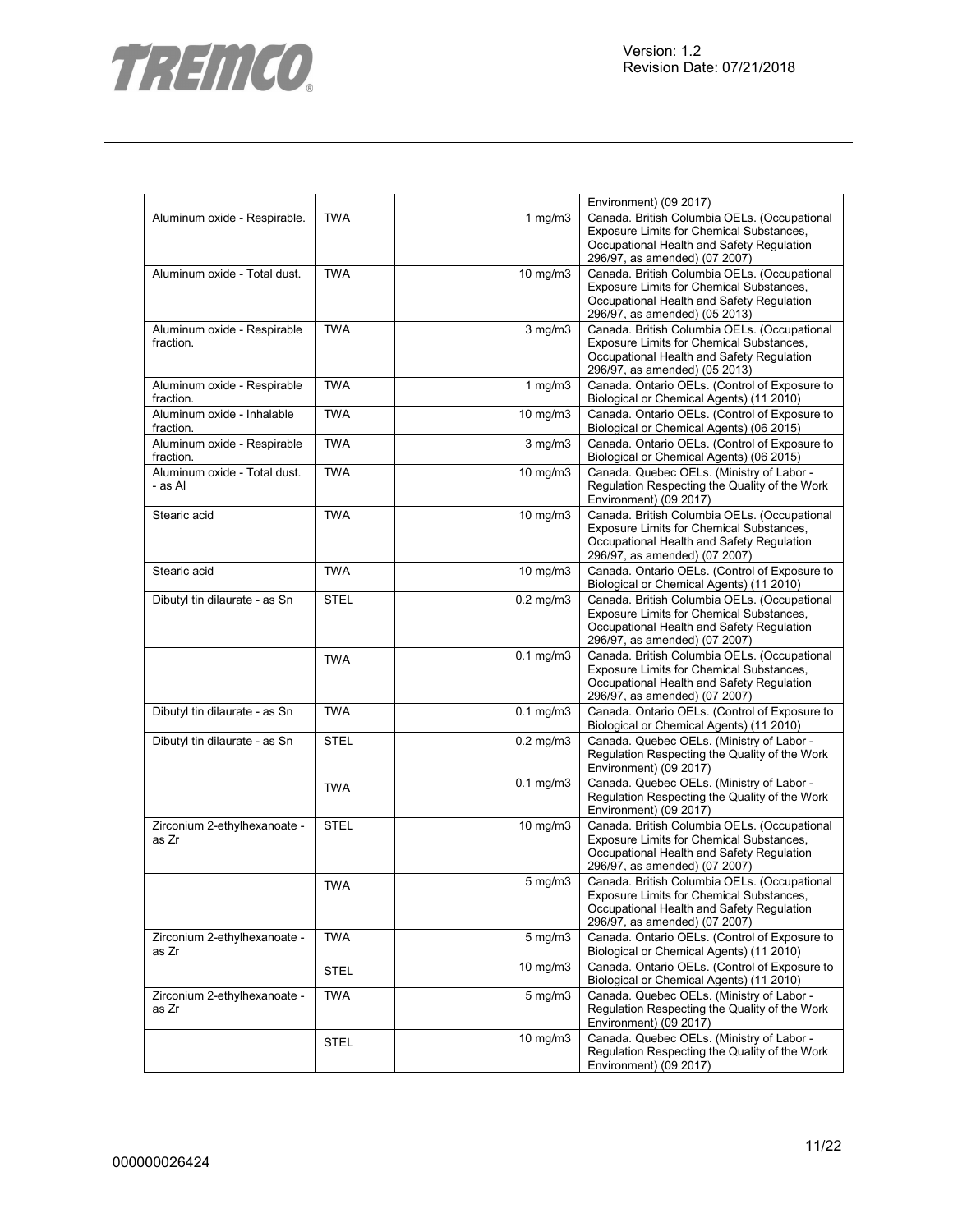

 $\mathbf{r}$ 

| Dipropylene glycol methyl<br>ether | TWA         | $100$ ppm |                | Canada. British Columbia OELs. (Occupational<br>Exposure Limits for Chemical Substances,<br>Occupational Health and Safety Regulation<br>296/97, as amended) (07 2007)        |
|------------------------------------|-------------|-----------|----------------|-------------------------------------------------------------------------------------------------------------------------------------------------------------------------------|
|                                    | <b>STEL</b> | 150 ppm   |                | Canada. British Columbia OELs. (Occupational<br>Exposure Limits for Chemical Substances,<br>Occupational Health and Safety Regulation<br>296/97, as amended) (07 2007)        |
| Dipropylene glycol methyl<br>ether | <b>TWA</b>  | $100$ ppm |                | Canada. Ontario OELs. (Control of Exposure to<br>Biological or Chemical Agents) (11 2010)                                                                                     |
|                                    | <b>STEL</b> | $150$ ppm |                | Canada. Ontario OELs. (Control of Exposure to<br>Biological or Chemical Agents) (11 2010)                                                                                     |
| Dipropylene glycol methyl<br>ether | <b>STEL</b> | $150$ ppm | 909 mg/m3      | Canada. Quebec OELs. (Ministry of Labor -<br>Regulation Respecting the Quality of the Work<br>Environment) (09 2017)                                                          |
|                                    | <b>TWA</b>  | $100$ ppm | 606 mg/m3      | Canada. Quebec OELs. (Ministry of Labor -<br>Regulation Respecting the Quality of the Work<br>Environment) (09 2017)                                                          |
| - Total                            | <b>TWA</b>  |           | $4$ mg/m $3$   | Canada. British Columbia OELs. (Occupational<br>Exposure Limits for Chemical Substances,<br>Occupational Health and Safety Regulation<br>296/97, as amended) (07 2007)        |
| - Respirable.                      | <b>TWA</b>  |           | $1.5$ mg/m $3$ | Canada. British Columbia OELs. (Occupational<br>Exposure Limits for Chemical Substances,<br>Occupational Health and Safety Regulation<br>296/97, as amended) (07 2007)        |
| - Respirable dust.                 | <b>TWA</b>  |           | $6$ mg/m $3$   | Canada. Quebec OELs. (Ministry of Labor -<br>Regulation Respecting the Quality of the Work<br>Environment) (09 2017)                                                          |
| Phosphoric acid                    | <b>TWA</b>  |           | 1 $mg/m3$      | Canada. British Columbia OELs. (Occupational<br>Exposure Limits for Chemical Substances,<br>Occupational Health and Safety Regulation<br>296/97, as amended) (07 2007)        |
|                                    | <b>STEL</b> |           | 3 mg/m3        | Canada. British Columbia OELs. (Occupational<br>Exposure Limits for Chemical Substances,<br>Occupational Health and Safety Regulation<br>296/97, as amended) (07 2007)        |
| Phosphoric acid                    | <b>TWA</b>  |           | 1 $mg/m3$      | Canada. Ontario OELs. (Control of Exposure to<br>Biological or Chemical Agents) (11 2010)                                                                                     |
|                                    | <b>STEL</b> |           | $3$ mg/m $3$   | Canada. Ontario OELs. (Control of Exposure to<br>Biological or Chemical Agents) (11 2010)                                                                                     |
| Phosphoric acid                    | <b>STEL</b> |           | $3$ mg/m $3$   | Canada. Quebec OELs. (Ministry of Labor -<br>Regulation Respecting the Quality of the Work<br>Environment) (09 2017)                                                          |
|                                    | <b>TWA</b>  |           | 1 $mg/m3$      | Canada. Quebec OELs. (Ministry of Labor -<br>Regulation Respecting the Quality of the Work<br>Environment) (09 2017)                                                          |
| Propionic acid                     | <b>TWA</b>  | 10 ppm    |                | Canada. British Columbia OELs. (Occupational<br><b>Exposure Limits for Chemical Substances,</b><br>Occupational Health and Safety Regulation<br>296/97, as amended) (07 2007) |
| Propionic acid                     | <b>TWA</b>  | 10 ppm    |                | Canada. Ontario OELs. (Control of Exposure to<br>Biological or Chemical Agents) (11 2010)                                                                                     |
| Propionic acid                     | <b>TWA</b>  | 10 ppm    | 30 mg/m3       | Canada. Quebec OELs. (Ministry of Labor -<br>Regulation Respecting the Quality of the Work<br>Environment) (09 2017)                                                          |

# **Appropriate Engineering Controls**

Observe good industrial hygiene practices. Observe occupational exposure limits and minimize the risk of inhalation of vapors and mist. Mechanical ventilation or local exhaust ventilation may be required.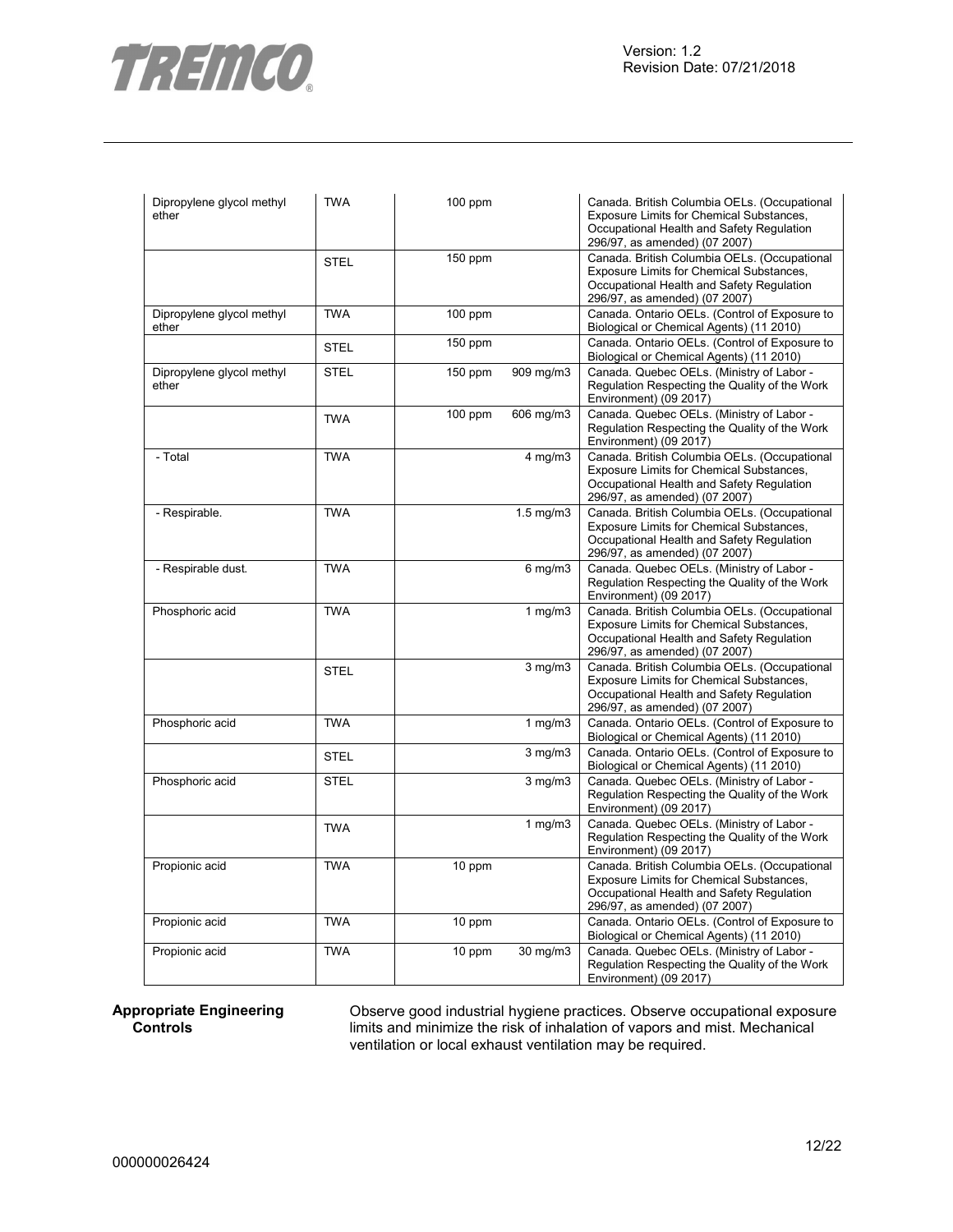

# **Individual protection measures, such as personal protective equipment**

| <b>General information:</b>                       | Provide easy access to water supply and eye wash facilities. Good general<br>ventilation (typically 10 air changes per hour) should be used. Ventilation<br>rates should be matched to conditions. If applicable, use process<br>enclosures, local exhaust ventilation, or other engineering controls to<br>maintain airborne levels below recommended exposure limits. If exposure<br>limits have not been established, maintain airborne levels to an acceptable<br>level. |
|---------------------------------------------------|------------------------------------------------------------------------------------------------------------------------------------------------------------------------------------------------------------------------------------------------------------------------------------------------------------------------------------------------------------------------------------------------------------------------------------------------------------------------------|
| <b>Eye/face protection:</b>                       | Wear safety glasses with side shields (or goggles).                                                                                                                                                                                                                                                                                                                                                                                                                          |
| <b>Skin Protection</b><br><b>Hand Protection:</b> | Use suitable protective gloves if risk of skin contact.                                                                                                                                                                                                                                                                                                                                                                                                                      |
| Other:                                            | Wear suitable protective clothing. Wear chemical-resistant gloves,<br>footwear, and protective clothing appropriate for the risk of exposure.<br>Contact health and safety professional or manufacturer for specific<br>information.                                                                                                                                                                                                                                         |
| <b>Respiratory Protection:</b>                    | In case of inadequate ventilation use suitable respirator. Seek advice from<br>local supervisor.                                                                                                                                                                                                                                                                                                                                                                             |
| Hygiene measures:                                 | Observe good industrial hygiene practices. Wash hands before breaks and<br>immediately after handling the product. Avoid contact with eyes. Wash<br>contaminated clothing before reuse. Avoid contact with skin.                                                                                                                                                                                                                                                             |

# **9. Physical and chemical properties**

# **Appearance**

| <b>Physical state:</b>                                | liquid                                                                                         |
|-------------------------------------------------------|------------------------------------------------------------------------------------------------|
| Form:                                                 | liquid                                                                                         |
| Color:                                                | Gray                                                                                           |
| Odor:                                                 | Mild                                                                                           |
| Odor threshold:                                       | No data available.                                                                             |
| pH:                                                   | No data available.                                                                             |
| Melting point/freezing point:                         | No data available.                                                                             |
| Initial boiling point and boiling range:              | 100 °C 212 °F                                                                                  |
| <b>Flash Point:</b>                                   | 200 °C 392 °F                                                                                  |
| <b>Evaporation rate:</b>                              | Slower than Ether                                                                              |
| Flammability (solid, gas):                            | No.                                                                                            |
| Upper/lower limit on flammability or explosive limits |                                                                                                |
| Flammability limit - upper (%):                       | No data available.                                                                             |
| Flammability limit - lower (%):                       | No data available.                                                                             |
| Explosive limit - upper (%):                          | No data available.                                                                             |
| Explosive limit - lower (%):                          | No data available.                                                                             |
| Vapor pressure:                                       | No data available.                                                                             |
| Vapor density:                                        | Vapors are heavier than air and may travel along the floor and<br>in the bottom of containers. |
| <b>Relative density:</b>                              | 1.462                                                                                          |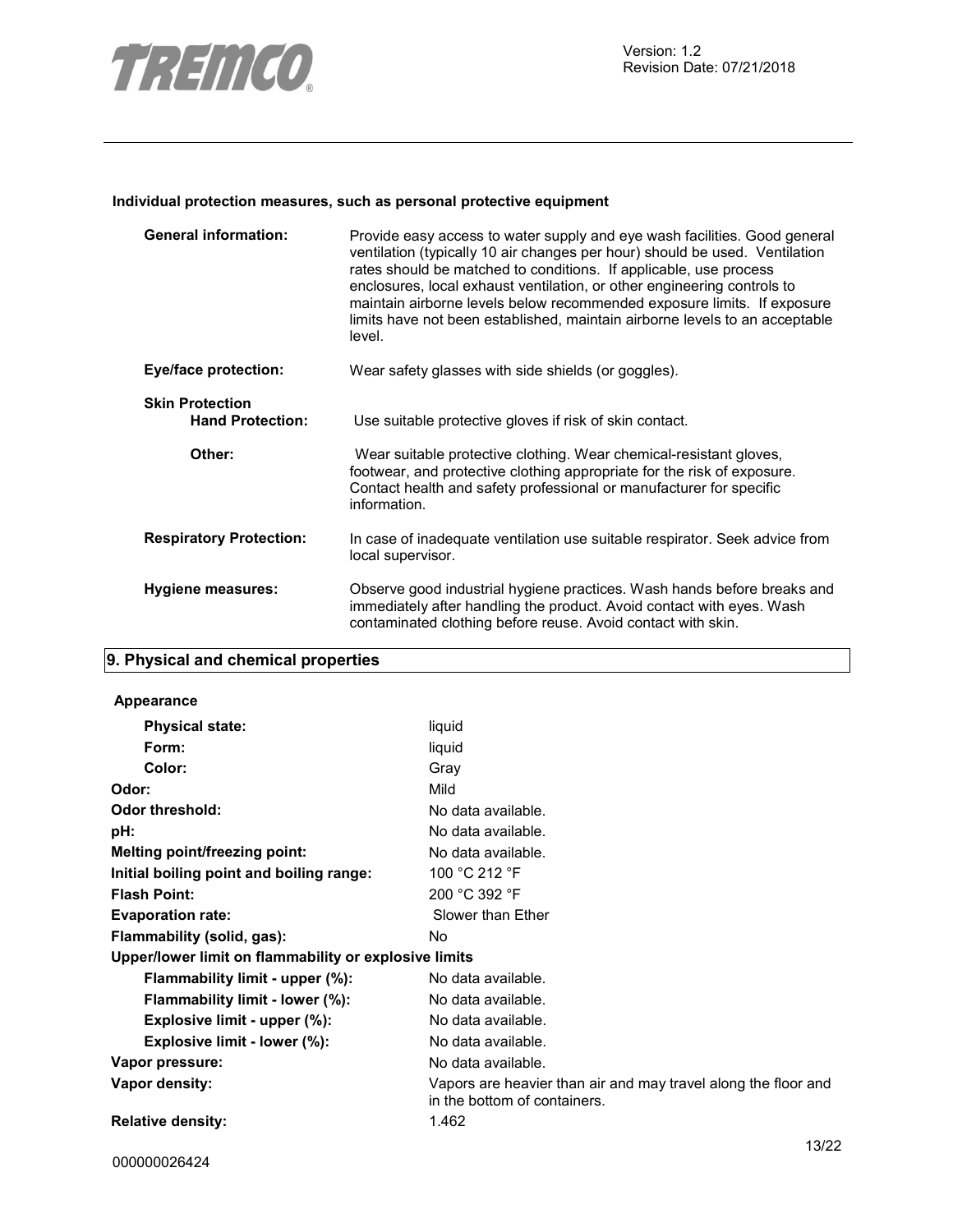

| Solubility(ies)                          |                    |
|------------------------------------------|--------------------|
| Solubility in water:                     | Soluble            |
| Solubility (other):                      | No data available. |
| Partition coefficient (n-octanol/water): | No data available. |
| <b>Auto-ignition temperature:</b>        | No data available. |
| Decomposition temperature:               | No data available. |
| Viscosity:                               | No data available. |
| 10. Stability and reactivity             |                    |

| <b>Reactivity:</b>                                 | No data available.                                                                                 |
|----------------------------------------------------|----------------------------------------------------------------------------------------------------|
| <b>Chemical Stability:</b>                         | Material is stable under normal conditions.                                                        |
| <b>Possibility of hazardous</b><br>reactions:      | No data available.                                                                                 |
| Conditions to avoid:                               | Avoid heat or contamination.                                                                       |
| <b>Incompatible Materials:</b>                     | Strong acids. Strong bases.                                                                        |
| <b>Hazardous Decomposition</b><br><b>Products:</b> | Thermal decomposition or combustion may liberate carbon oxides and<br>other toxic gases or vapors. |
| ---<br>                                            |                                                                                                    |

# **11. Toxicological information**

| Information on likely routes of exposure<br>In high concentrations, vapors, fumes or mists may irritate nose, throat and<br>mucus membranes. |
|----------------------------------------------------------------------------------------------------------------------------------------------|
| May be harmful in contact with skin. Causes skin irritation.                                                                                 |
| Causes serious eve irritation.                                                                                                               |
| May be harmful if swallowed.                                                                                                                 |
|                                                                                                                                              |

# **Symptoms related to the physical, chemical and toxicological characteristics**

| Inhalation:          | No data available. |
|----------------------|--------------------|
| <b>Skin Contact:</b> | No data available. |
| Eye contact:         | No data available. |
| Ingestion:           | No data available. |

# **Information on toxicological effects**

# **Acute toxicity (list all possible routes of exposure)**

**Oral** 

**Product:** Not classified for acute toxicity based on available data.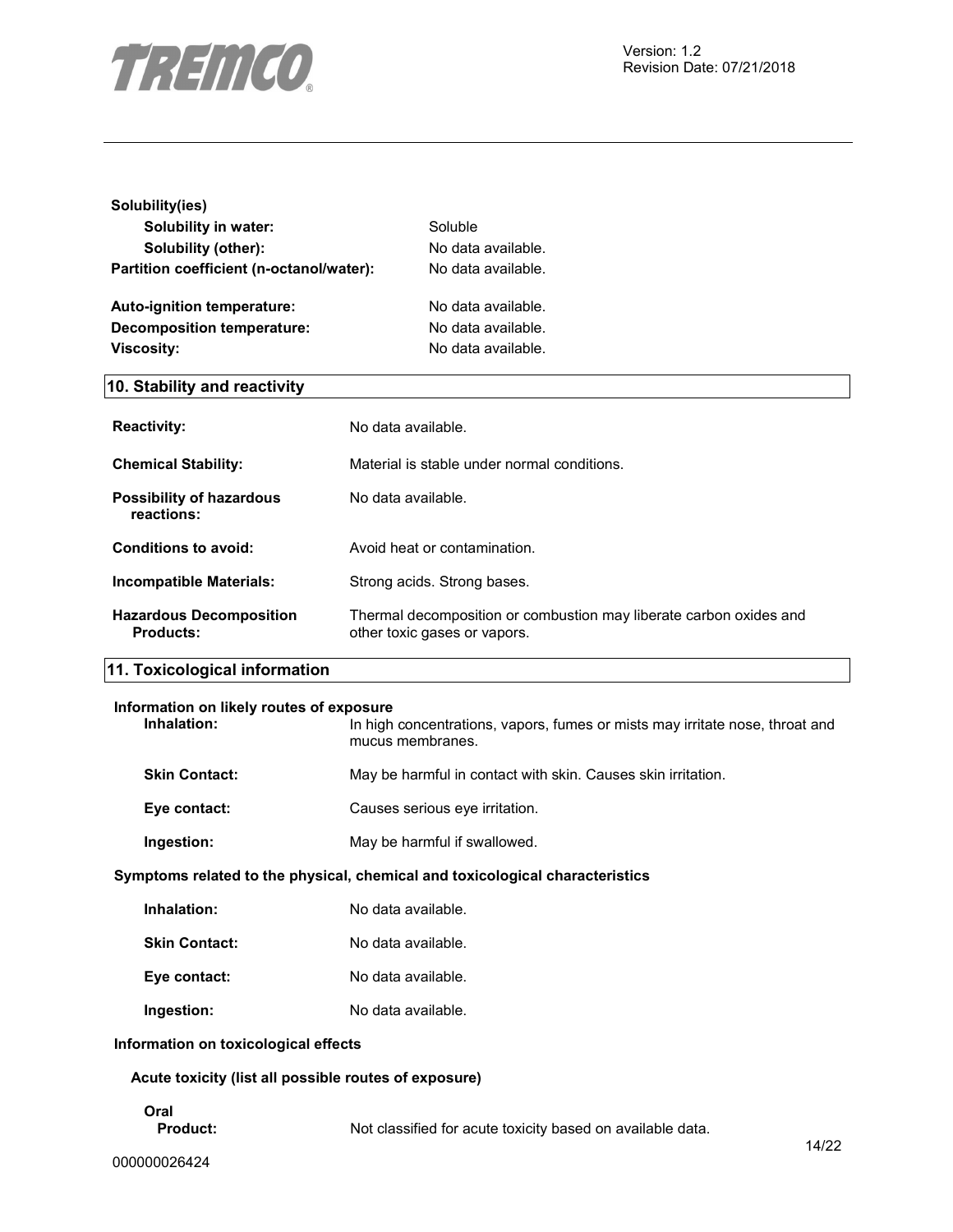

| <b>Dermal</b><br>Product:                        |                                                             | Not classified for acute toxicity based on available data.                                                                    |
|--------------------------------------------------|-------------------------------------------------------------|-------------------------------------------------------------------------------------------------------------------------------|
| <b>Inhalation</b><br><b>Product:</b>             |                                                             | ATEmix: 2.61 mg/l                                                                                                             |
| <b>Repeated dose toxicity</b><br><b>Product:</b> |                                                             | No data available.                                                                                                            |
| <b>Product:</b>                                  | <b>Skin Corrosion/Irritation</b>                            | No data available.                                                                                                            |
| Product:                                         | <b>Serious Eye Damage/Eye Irritation</b>                    | No data available.                                                                                                            |
| Product:                                         | <b>Respiratory or Skin Sensitization</b>                    | No data available.                                                                                                            |
| Carcinogenicity<br>Product:                      |                                                             | No data available.                                                                                                            |
|                                                  |                                                             | IARC Monographs on the Evaluation of Carcinogenic Risks to Humans:                                                            |
|                                                  | Talc                                                        | Overall evaluation: Not classifiable as to carcinogenicity to humans. Overall<br>evaluation: Possibly carcinogenic to humans. |
|                                                  | Titanium dioxide                                            | Overall evaluation: Possibly carcinogenic to humans.                                                                          |
|                                                  | Carbon Black                                                | Overall evaluation: Possibly carcinogenic to humans.                                                                          |
|                                                  | Hydrotreated heavy<br>naphthenic distillate                 | Overall evaluation: Not classifiable as to carcinogenicity to humans. Overall<br>evaluation: Carcinogenic to humans.          |
|                                                  | Crystalline Silica<br>(Quartz)/ Silica<br>Sand              | Overall evaluation: Carcinogenic to humans.                                                                                   |
|                                                  |                                                             | US. National Toxicology Program (NTP) Report on Carcinogens:                                                                  |
|                                                  | naphthenic distillate                                       | Hydrotreated heavy Known To Be Human Carcinogen.                                                                              |
|                                                  | Crystalline<br>Silica<br><b>Silica</b><br>(Quartz)/<br>Sand | Known To Be Human Carcinogen.                                                                                                 |
|                                                  |                                                             | US. OSHA Specifically Regulated Substances (29 CFR 1910.1001-1050):                                                           |
|                                                  | Crystalline Silica<br>(Quartz)/ Silica<br>Sand              | Cancer                                                                                                                        |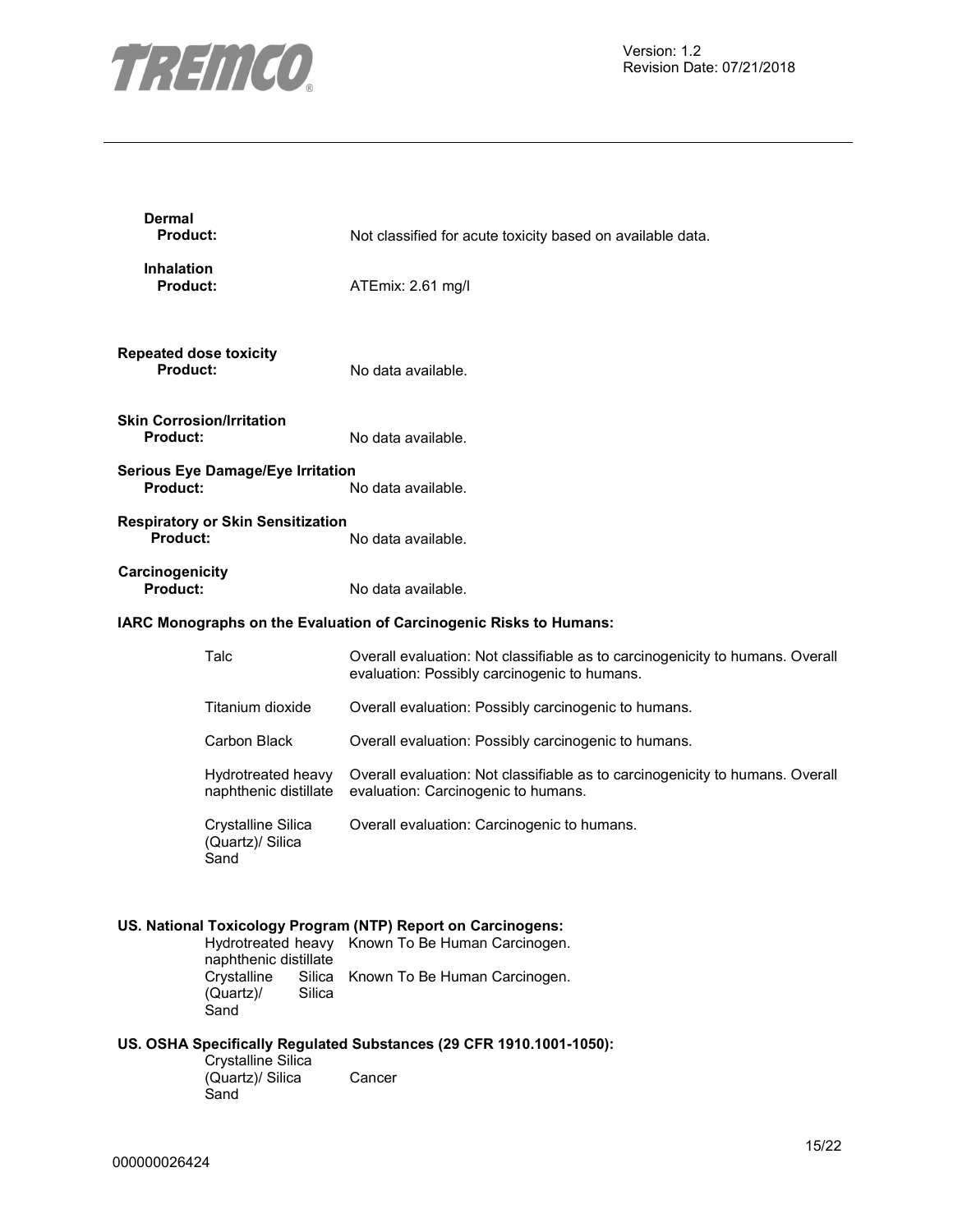

# **Germ Cell Mutagenicity**

| In vitro<br>Product:                                           | No data available. |
|----------------------------------------------------------------|--------------------|
| In vivo<br>Product:                                            | No data available. |
| <b>Reproductive toxicity</b><br>Product:                       | No data available. |
| Specific Target Organ Toxicity - Single Exposure<br>Product:   | No data available. |
| Specific Target Organ Toxicity - Repeated Exposure<br>Product: | No data available. |
| <b>Aspiration Hazard</b><br>Product:                           | No data available. |

**Other effects:** No data available.

# **12. Ecological information**

# **Ecotoxicity:**

| ∟∪∪∪∧ı∪ıty.                                   |                    |
|-----------------------------------------------|--------------------|
| Acute hazards to the aquatic environment:     |                    |
| Fish<br>Product:                              | No data available. |
| <b>Aquatic Invertebrates</b><br>Product:      | No data available. |
| Chronic hazards to the aquatic environment:   |                    |
| Fish<br>Product:                              | No data available. |
| <b>Aquatic Invertebrates</b><br>Product:      | No data available. |
| <b>Toxicity to Aquatic Plants</b><br>Product: | No data available. |
| Persistence and Degradability                 |                    |
| <b>Biodegradation</b><br>Product:             | No data available. |
| 000000026424                                  |                    |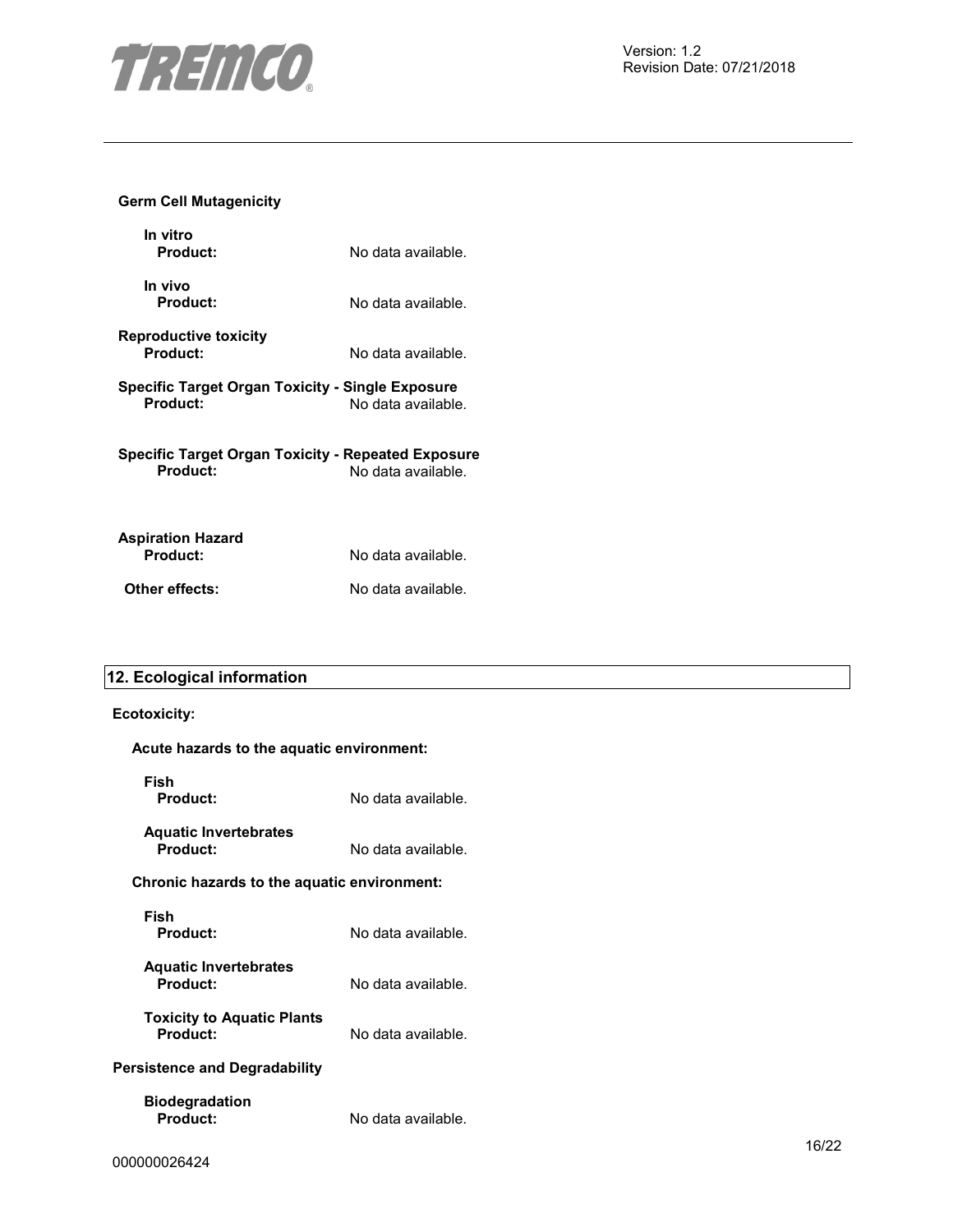

| <b>BOD/COD Ratio</b><br><b>Product:</b>                                              | No data available.                                                                                                                                                            |
|--------------------------------------------------------------------------------------|-------------------------------------------------------------------------------------------------------------------------------------------------------------------------------|
| <b>Bioaccumulative potential</b><br><b>Bioconcentration Factor (BCF)</b><br>Product: | No data available.                                                                                                                                                            |
| Partition Coefficient n-octanol / water (log Kow)<br>Product:                        | No data available.                                                                                                                                                            |
| <b>Mobility in soil:</b>                                                             | No data available.                                                                                                                                                            |
| Other adverse effects:                                                               | No data available.                                                                                                                                                            |
| 13. Disposal considerations                                                          |                                                                                                                                                                               |
| <b>Disposal instructions:</b>                                                        | Dispose of waste at an appropriate treatment and disposal facility in<br>accordance with applicable laws and regulations, and product<br>characteristics at time of disposal. |
| <b>Contaminated Packaging:</b>                                                       | No data available.                                                                                                                                                            |
| 14. Transport information                                                            |                                                                                                                                                                               |
| TDG:                                                                                 |                                                                                                                                                                               |
| Not Regulated                                                                        |                                                                                                                                                                               |
| CFR / DOT:                                                                           |                                                                                                                                                                               |
| Not Regulated                                                                        |                                                                                                                                                                               |
| IMDG:                                                                                |                                                                                                                                                                               |
| Not Regulated                                                                        |                                                                                                                                                                               |

# **15. Regulatory information**

# **US Federal Regulations**

**TSCA Section 12(b) Export Notification (40 CFR 707, Subpt. D)**  None present or none present in regulated quantities.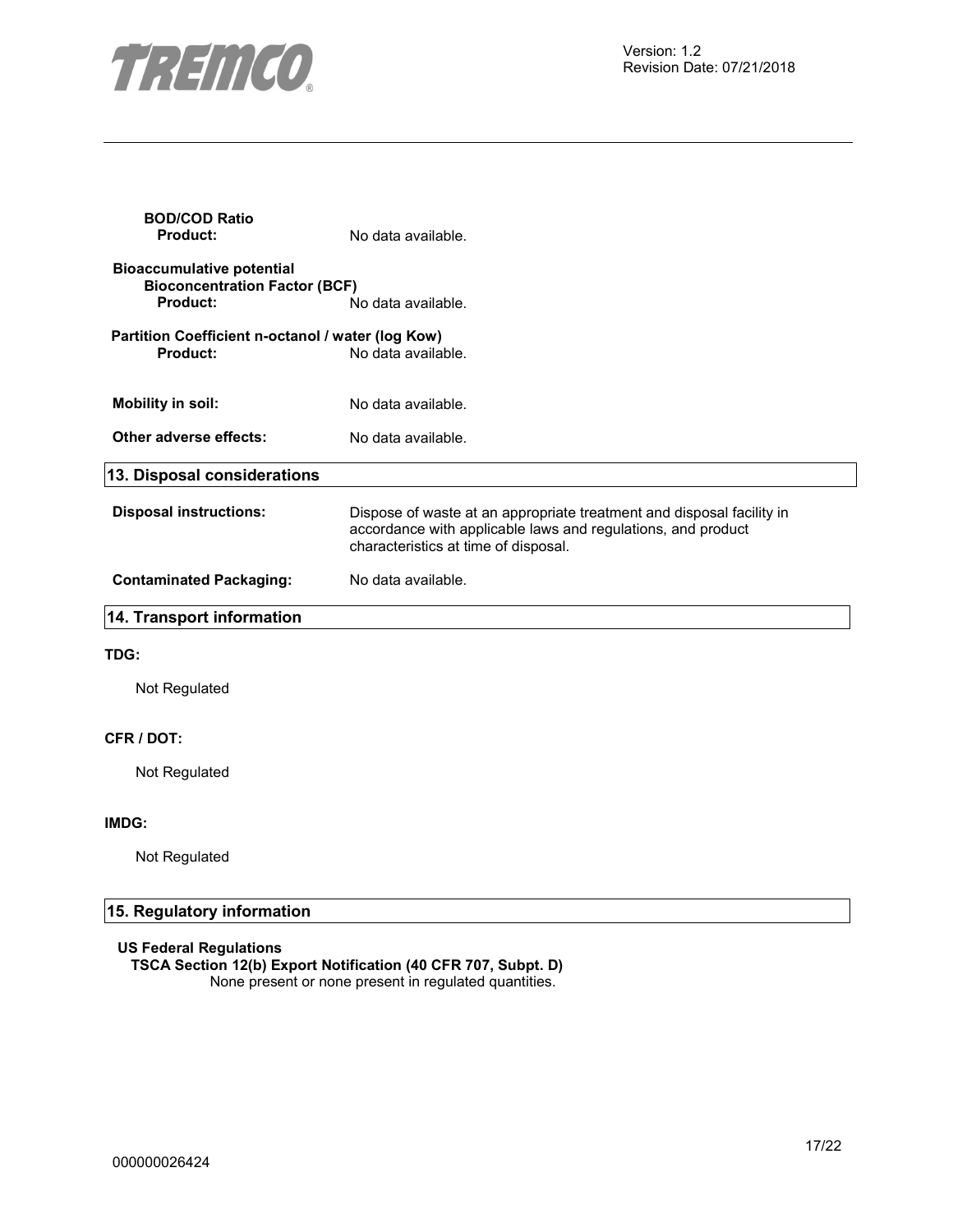

#### **US. OSHA Specifically Regulated Substances (29 CFR 1910.1001-1050)**

**Chemical Identity OSHA hazard(s)** 

Crystalline Silica (Quartz)/ Silica Sand kidney effects lung effects immune system effects **Cancer** 

#### **CERCLA Hazardous Substance List (40 CFR 302.4):**

| <b>Chemical Identity</b> | <b>Reportable quantity</b> |
|--------------------------|----------------------------|
| Methyl benzimidazole-2-  | $10$ lbs.                  |
| yl carbamate             |                            |
| Phosphoric acid          | 5000 lbs.                  |
| Propionic acid           | 5000 lbs.                  |

#### **Superfund Amendments and Reauthorization Act of 1986 (SARA)**

#### **Hazard categories**

Immediate (Acute) Health Hazards Delayed (Chronic) Health Hazard Acute toxicity (any route or exposure) Skin Corrosion or Irritation Serious eye damage or eye irritation **Carcinogenicity** 

# **SARA 302 Extremely Hazardous Substance**

None present or none present in regulated quantities.

#### **SARA 304 Emergency Release Notification Reportable quantity**

Zinc oxide Copper phthalocyanine Methyl benzimidazole-2- 10 lbs. yl carbamate Phosphoric acid 5000 lbs.<br>Propionic acid 5000 lbs. Propionic acid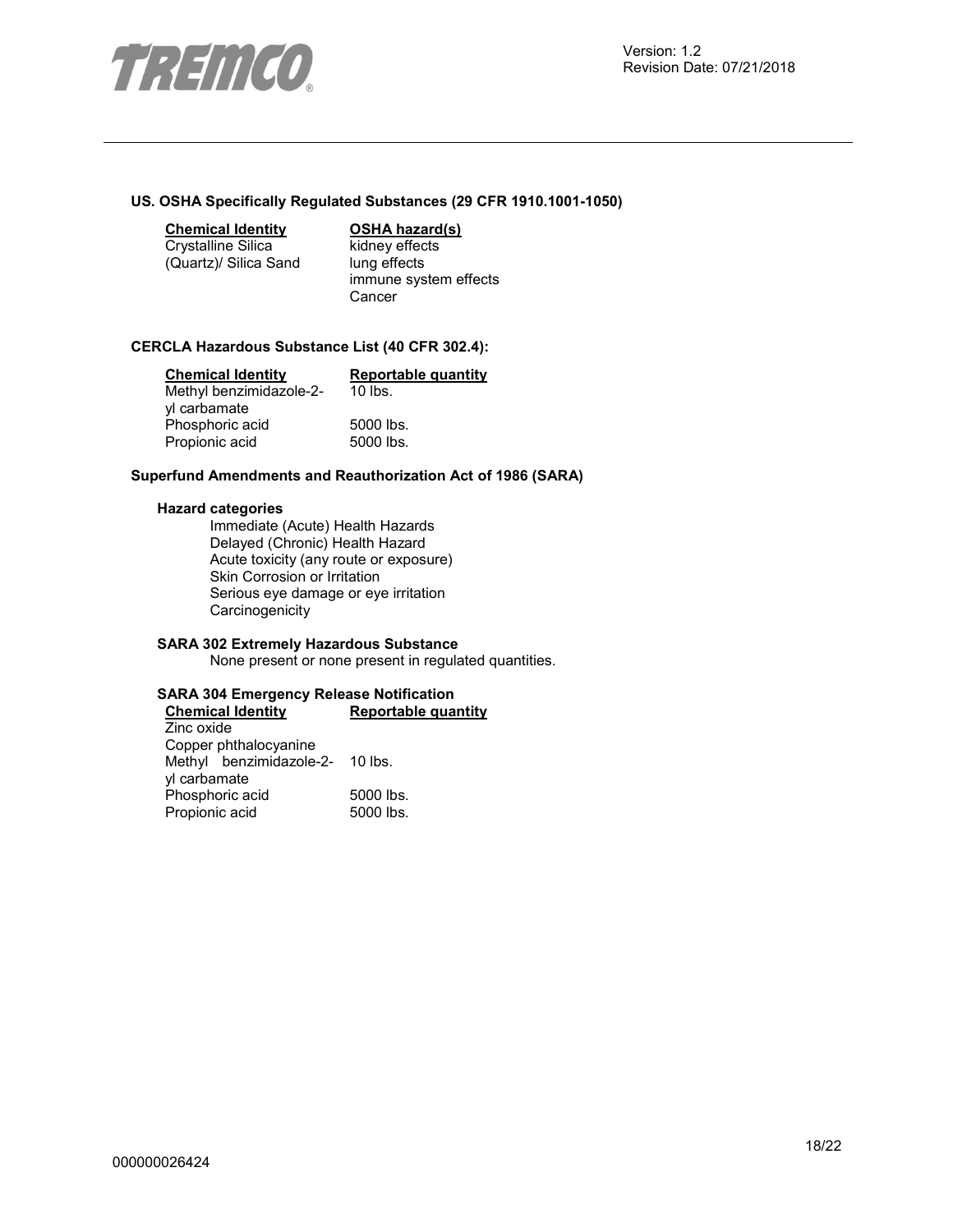

# **SARA 311/312 Hazardous Chemical**

| <b>Chemical Identity</b>      | <b>Threshold Planning Quantity</b> |
|-------------------------------|------------------------------------|
| Low acid filtered neutral oil | 10000 lbs                          |
| Talc                          | 10000 lbs                          |
| Calcium Carbonate             | 10000 lbs                          |
| (Limestone)                   |                                    |
| Aluminum hydroxide            | 10000 lbs                          |
| Calcium carbonate             | 10000 lbs                          |
| Titanium dioxide              | 10000 lbs                          |
| Calcium oxide                 | 10000 lbs                          |
| Zinc oxide                    | 10000 lbs                          |
| Carbon Black                  | 10000 lbs                          |
| Hydrotreated heavy            | 10000 lbs                          |
| naphthenic distillate         |                                    |
| Iron oxide                    | 10000 lbs                          |
| Amorphous silica              | 10000 lbs                          |
| Dolomite                      | 10000 lbs                          |
| Magnesite                     | 10000 lbs                          |
| Crystalline Silica (Quartz)/  | 10000 lbs                          |
| Silica Sand                   |                                    |
| Aluminum oxide                | 10000 lbs                          |
|                               |                                    |

# **SARA 313 (TRI Reporting)**

**Chemical Identity**

Zinc oxide

**Clean Air Act (CAA) Section 112(r) Accidental Release Prevention (40 CFR 68.130)**  None present or none present in regulated quantities.

# **Clean Water Act Section 311 Hazardous Substances (40 CFR 117.3)**  None present or none present in regulated quantities.

# **US State Regulations**

# **US. California Proposition 65**



# **WARNING** Cancer - www.P65Warnings.ca.gov

# **US. New Jersey Worker and Community Right-to-Know Act**

**Chemical Identity** Talc Calcium Carbonate (Limestone) Calcium carbonate Titanium dioxide Calcium oxide Zinc oxide Carbon Black Hydrotreated heavy naphthenic distillate Crystalline Silica (Quartz)/ Silica Sand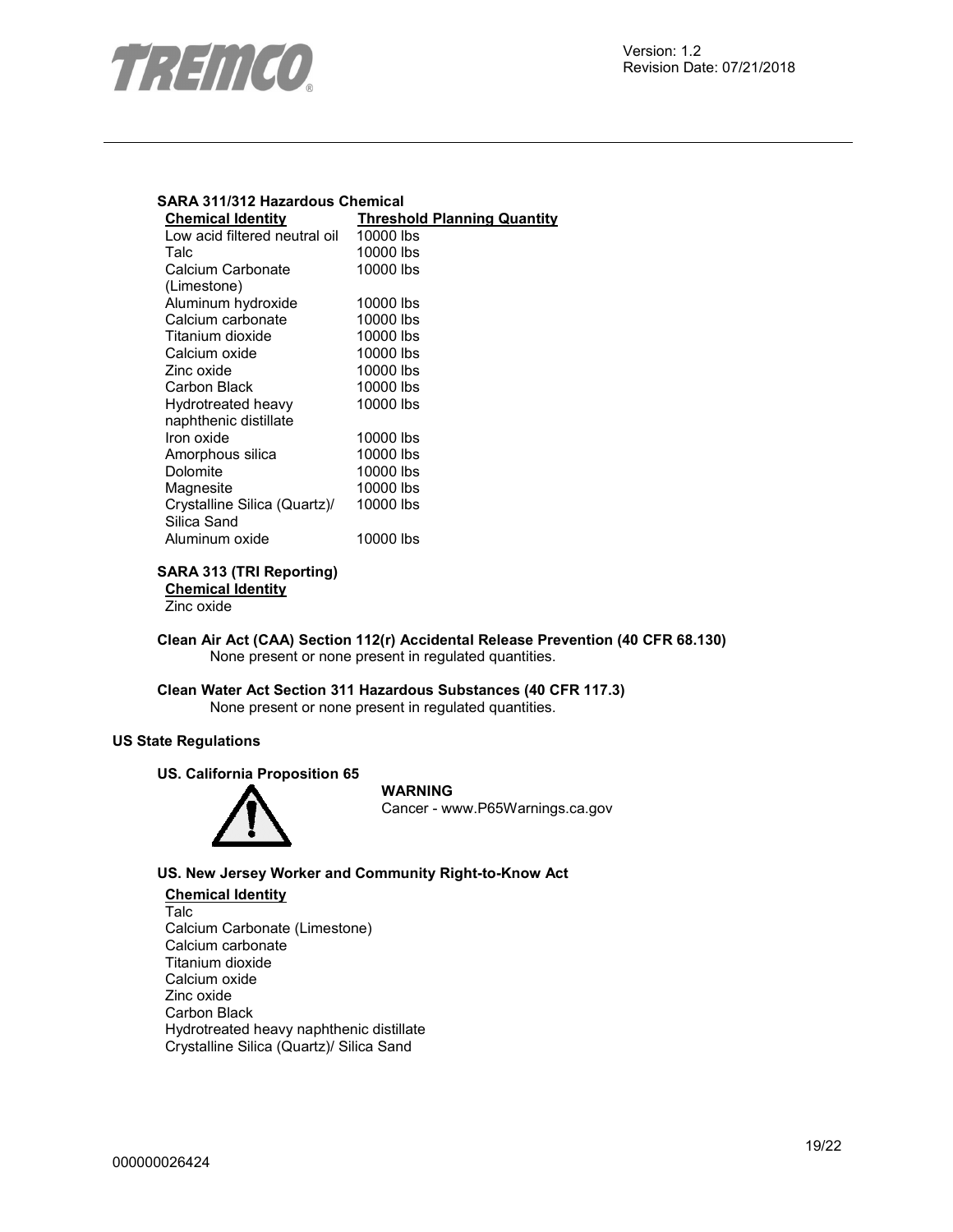

# **US. Massachusetts RTK - Substance List**

**Chemical Identity** Talc Calcium Carbonate (Limestone) Calcium carbonate Titanium dioxide Zinc oxide Crystalline Silica (Quartz)/ Silica Sand

# **US. Pennsylvania RTK - Hazardous Substances**

**Chemical Identity** Talc Calcium Carbonate (Limestone) Calcium carbonate Titanium dioxide Calcium oxide Zinc oxide

# **US. Rhode Island RTK**

**Chemical Identity** Talc Calcium Carbonate (Limestone) Aluminum hydroxide Calcium carbonate Titanium dioxide Zinc oxide

# **International regulations**

# **Montreal protocol**

Not applicable

# **Stockholm convention**

Not applicable

#### **Rotterdam convention**

Not applicable

# **Kyoto protocol**

Not applicable

# **VOC:**

| Regulatory VOC (less water and<br>exempt solvent) | $: 1$ q/l |
|---------------------------------------------------|-----------|
| VOC Method 310                                    | $0.04\%$  |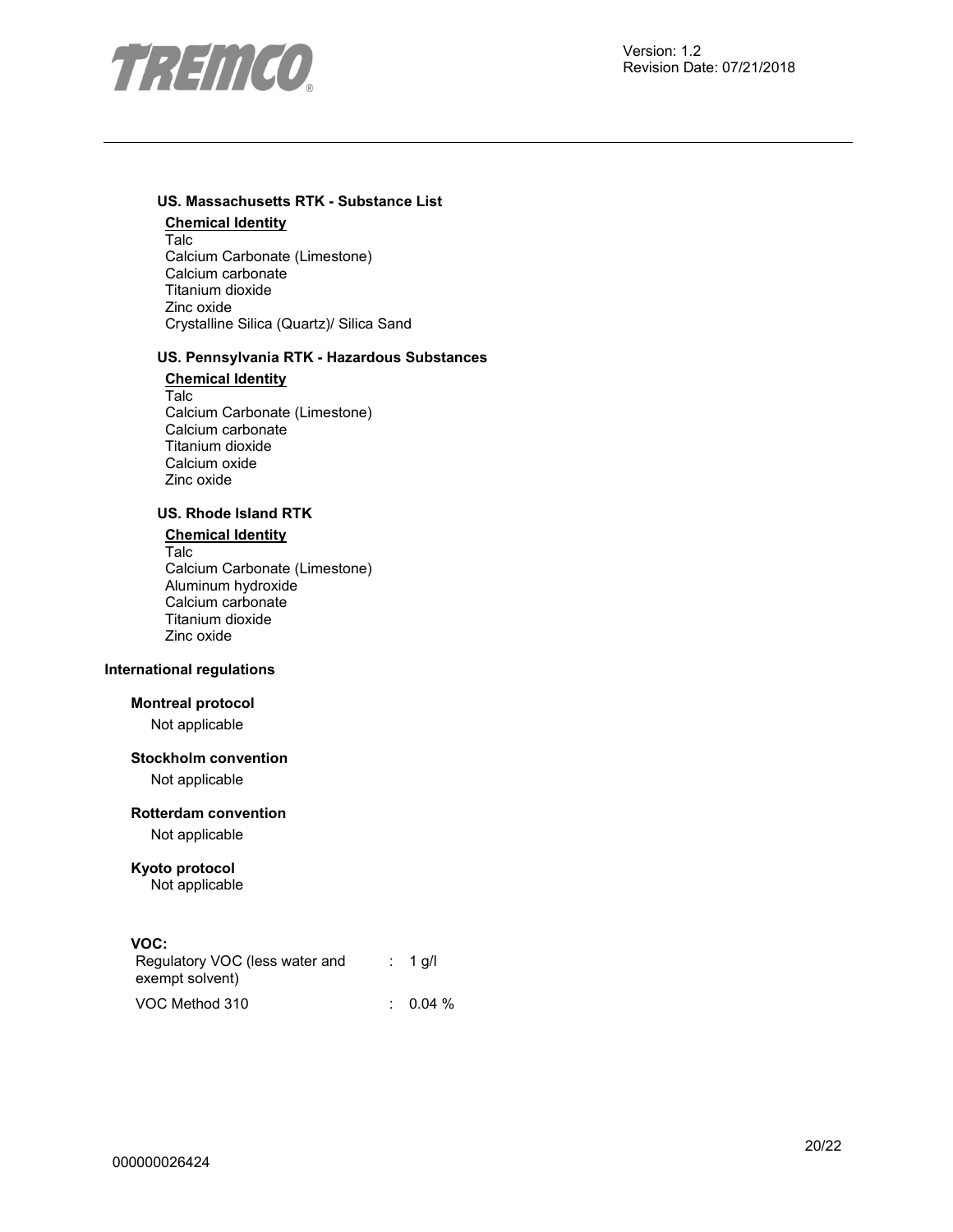

| <b>Inventory Status:</b>                 |                                                                                           |
|------------------------------------------|-------------------------------------------------------------------------------------------|
| Australia AICS:                          | One or more components in this product are<br>not listed on or exempt from the Inventory. |
| Canada DSL Inventory List:               | All components in this product are listed on or<br>exempt from the Inventory.             |
| EINECS, ELINCS or NLP:                   | One or more components in this product are<br>not listed on or exempt from the Inventory. |
| Japan (ENCS) List:                       | One or more components in this product are<br>not listed on or exempt from the Inventory. |
| China Inv. Existing Chemical Substances: | One or more components in this product are<br>not listed on or exempt from the Inventory. |
| Korea Existing Chemicals Inv. (KECI):    | One or more components in this product are<br>not listed on or exempt from the Inventory. |
| Canada NDSL Inventory:                   | One or more components in this product are<br>not listed on or exempt from the Inventory. |
| Philippines PICCS:                       | One or more components in this product are<br>not listed on or exempt from the Inventory. |
| US TSCA Inventory:                       | All components in this product are listed on or<br>exempt from the Inventory.             |
| New Zealand Inventory of Chemicals:      | One or more components in this product are<br>not listed on or exempt from the Inventory. |
| Japan ISHL Listing:                      | One or more components in this product are<br>not listed on or exempt from the Inventory. |
| Japan Pharmacopoeia Listing:             | One or more components in this product are<br>not listed on or exempt from the Inventory. |
| Mexico INSQ:                             | One or more components in this product are<br>not listed on or exempt from the Inventory. |
| Ontario Inventory:                       | One or more components in this product are<br>not listed on or exempt from the Inventory. |
| Taiwan Chemical Substance Inventory:     | One or more components in this product are                                                |

not listed on or exempt from the Inventory.